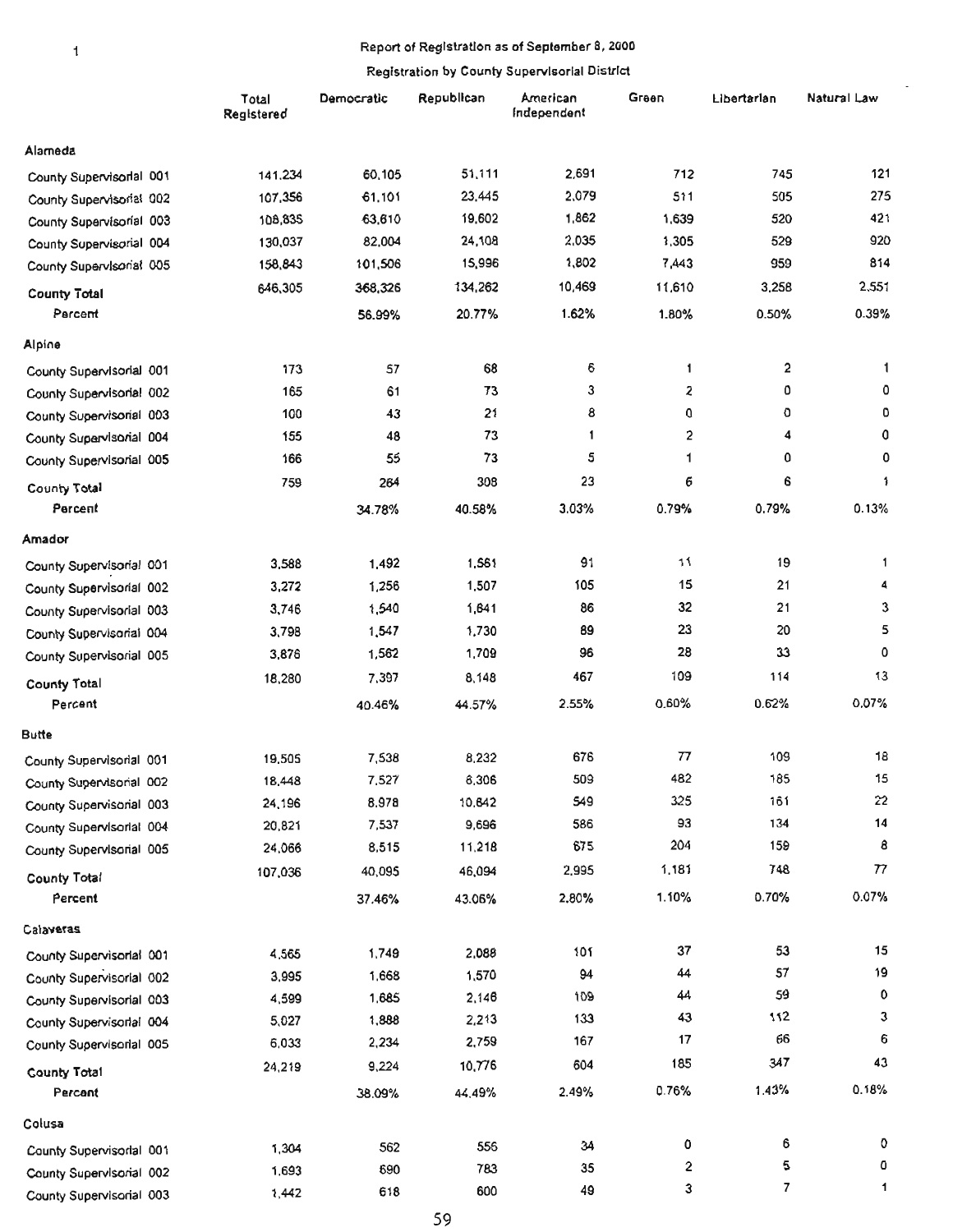# Report of Registration as of September 8, 2000 **language of September 8, 2000 language 14 Registration by County Supervisorial District**

 $\bar{1}$ 

 $\bar{z}$ 

| Reform | <b>Miscellaneous</b> | Declined to<br>State |  |  |
|--------|----------------------|----------------------|--|--|
|        |                      |                      |  |  |
| 459    | 1,191                | 24,099               |  |  |
| 394    | 1,162                | 17,884               |  |  |
| 250    | 1,495                | 19,436               |  |  |
| 420    | 1,454                | 17,262               |  |  |
| 313    | 2,919                | 27,091               |  |  |
| 1,836  | 8,221                | 105,772              |  |  |
| 0.28%  | 1.27%                | 16.37%               |  |  |
|        |                      |                      |  |  |
| З      | 1                    | 34                   |  |  |
| 3      | 0                    | 23                   |  |  |
| 0      | 3                    | 25                   |  |  |
| 0      | 0                    | 27                   |  |  |
| ٥      | ٥                    | 32                   |  |  |
| 6      | 4                    | 141                  |  |  |
| 0.79%  | 0.53%                | 18.58%               |  |  |
|        |                      |                      |  |  |
| 23     | 51                   | 339                  |  |  |
| 18     | 49                   | 297                  |  |  |
| 30     | 42                   | 351                  |  |  |
| 18     | <b>2B</b>            | 338                  |  |  |
| 27     | 46                   | 375                  |  |  |
| 116    | 216                  | 1,700                |  |  |
| 0.63%  | 1.18%                | 9.30%                |  |  |
|        |                      |                      |  |  |
| 65     | 141                  | 2,649                |  |  |
| 49     | 167                  | 3,208                |  |  |
| 71     | 147                  | 3,301                |  |  |
| 39     | 104                  | 2,618                |  |  |
| 111    | 141                  | 3,035                |  |  |
| 335    | 700                  | 14,811               |  |  |
| 0.31%  | 0.65%                | 13.84%               |  |  |
|        |                      |                      |  |  |
| 25     | 13                   | 484                  |  |  |
| 32     | 27                   | 484                  |  |  |
| 25     | 27                   | 504                  |  |  |
| 24     | 38                   | 573                  |  |  |
| 34     | 23                   | 727                  |  |  |
| 140    | 128                  | 2,772                |  |  |
| 0.58%  | 0.53%                | 11.45%               |  |  |
|        |                      |                      |  |  |
| 3      | 4                    | 139                  |  |  |
| 3      | 13                   | 162                  |  |  |
| 4      | 5                    | 155                  |  |  |

 $\cdot$ 

 $\mathcal{A}$ 

÷,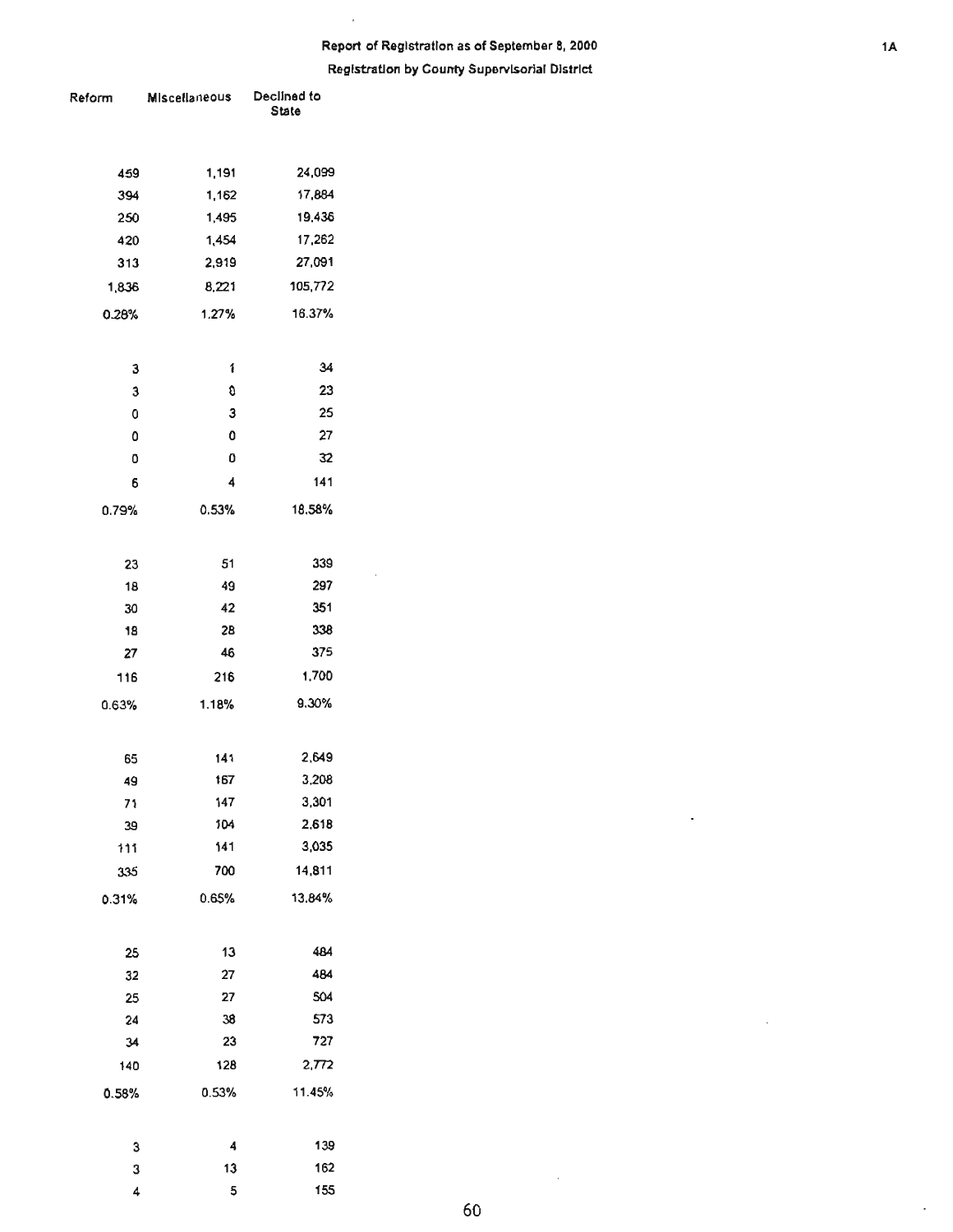#### 2 Report of Registration as of September 8, 2000

 $\mathbf 2$ 

|                          | <b>Total</b><br>Registered | Democratic | Republican | American<br>Independent | Green                    | Libertarian | Natural Law |
|--------------------------|----------------------------|------------|------------|-------------------------|--------------------------|-------------|-------------|
| Colusa                   |                            |            |            |                         |                          |             |             |
| County Supervisorial 004 | 1,580                      | 671        | 690        | 38                      | 3                        | 8           | 0           |
| County Supervisorlal 005 | 1,313                      | 492        | 638        | 28                      | 3                        | 8           | ٥           |
| County Total             | 7,332                      | 3,033      | 3,267      | 184                     | 11                       | 34          | 1           |
| Percent                  |                            | 41.37%     | 44.56%     | 2.51%                   | 0.15%                    | 0.46%       | 0.01%       |
| Contra Costa             |                            |            |            |                         |                          |             |             |
| County Supervisorial 001 | 74,714                     | 50,916     | 10,058     | 1,118                   | 1,261                    | 287         | 408         |
| County Supervisorial 002 | 95,471                     | 45,653     | 32,028     | 1,508                   | 764                      | 478         | 226         |
| County Supervisorial 003 | 117,572                    | 41,203     | 55,965     | 1,816                   | 588                      | 517         | 224         |
| County Supervisorial 004 | 86,554                     | 40,480     | 29.412     | 1,672                   | 664                      | 512         | 243         |
| County Supervisorial 005 | 101,909                    | 55,656     | 28,570     | 2,402                   | 306                      | 430         | 138         |
| <b>County Total</b>      | 476,220                    | 233,908    | 156,033    | 8,516                   | 3,583                    | 2,224       | 1,239       |
| Percent                  |                            | 49.12%     | 32.76%     | 1.79%                   | 0.75%                    | 0.47%       | 0.26%       |
| Del Norte                |                            |            |            |                         |                          |             |             |
| County Supervisorial 001 | 1,781                      | 736        | 612        | 74                      | 21                       | 13          | 1           |
| County Supervisorial 002 | 1,957                      | 811        | 628        | 77                      | 17                       | 19          | 0           |
| County Supervisorial 003 | 2,716                      | 1,084      | 1,097      | 74                      | 15                       | 21          | 1           |
| County Supervisorial 004 | 2,983                      | 1,105      | 1,238      | 111                     | 16                       | 11          | 1           |
| County Supervisorial 005 | 3,047                      | 1,278      | 1,126      | 108                     | 21                       | 20          | 0           |
| <b>County Total</b>      | 12,484                     | 5,014      | 4,701      | 444                     | 90                       | 84          | 3           |
| Percent                  |                            | 40.16%     | 37.66%     | 3.56%                   | 0.72%                    | 0.67%       | 0.02%       |
| El Dorado                |                            |            |            |                         |                          |             |             |
| County Supervisorial 001 | 21,876                     | 6,276      | 12,187     | 403                     | 75                       | 135         | 9           |
| County Supervisorial 002 | 20,658                     | 7,372      | 9,311      | 554                     | 208                      | 189         | 14          |
| County Supervisorial 003 | 17,326                     | 6,549      | 7,615      | 454                     | 155                      | 110         | 10          |
| County Supervisorial 004 | 19,705                     | 6,618      | 9,572      | 487                     | 201                      | 162         | 6           |
| County Supervisorial 005 | 11,765                     | 4,685      | 3,897      | 392                     | 187                      | 110         | 42          |
| County Total             | 91,330                     | 31,500     | 42,582     | 2,290                   | 826                      | 706         | 81          |
| Percent                  |                            | 34.49%     | 46.62%     | 2.51%                   | 0.90%                    | 0.77%       | 0.09%       |
| Fresno                   |                            |            |            |                         |                          |             |             |
| County Supervisorial 001 | 57,575                     | 29,617     | 19,901     | 1,232                   | 163                      | 236         | 77          |
| County Supervisorial 002 | 90,019                     | 32,204     | 46,166     | 1,565                   | 339                      | 389         | 107         |
| County Supervisorial 003 | 46,007                     | 24,224     | 14,826     | 952                     | 281                      | 261         | 77          |
| County Supervisorial 004 | 52,425                     | 25,544     | 19,947     | 1,046                   | 108                      | 181         | 69          |
| County Supervisorial 005 | 71,900                     | 27,273     | 34,707     | 1,484                   | 224                      | 327         | 78          |
| County Total             | 317,926                    | 138,862    | 135,547    | 6,279                   | 1,115                    | 1,394       | 408         |
| Percent                  |                            | 43.68%     | 42.63%     | 1.97%                   | 0.35%                    | 0.44%       | 0.13%       |
| Glenn                    |                            |            |            |                         |                          |             |             |
| County Supervisorial 001 | 2,653                      | 1,000      | 1,237      | 74                      | 4                        | 8           | 2           |
| County Supervisorial 002 | 2,236                      | 863        | 1,022      | 67                      | $\overline{\phantom{a}}$ | 9           | 4           |
| County Supervisorial 003 | 2,776                      | 976        | 1,342      | 70                      | 7                        | 10          | 3           |
| County Supervisorial 004 | 2,091                      | 793        | 893        | 66                      | 4                        | 9           | 3           |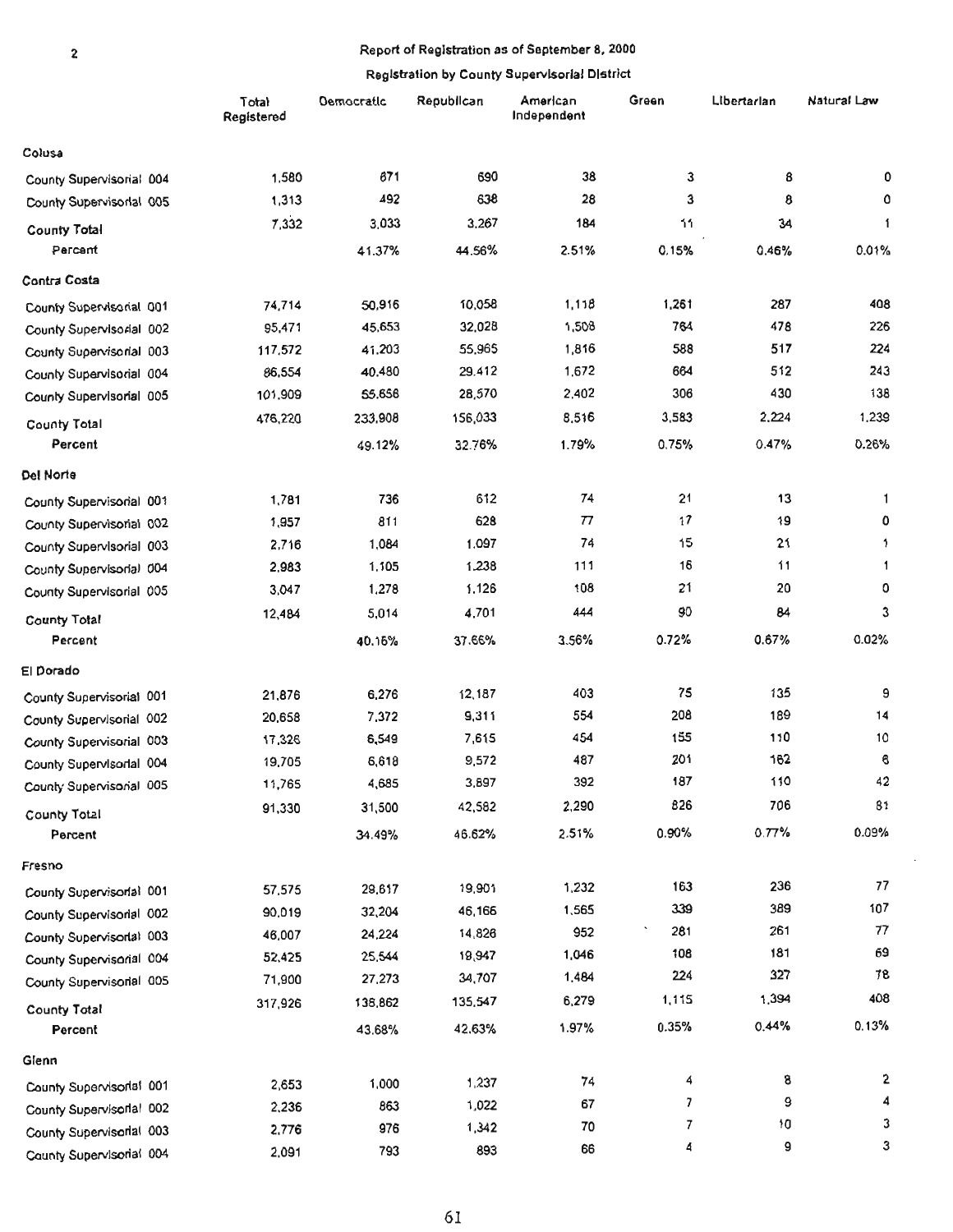# **Report of Registration as of September 8, 2000** 2A

**Registration by County Supervisorial District** 

| Reform         | Miscellaneous  | Declined to<br><b>State</b> |  |  |
|----------------|----------------|-----------------------------|--|--|
|                |                |                             |  |  |
| 5              | • 3            | 162                         |  |  |
| $\overline{4}$ | 11             | 129                         |  |  |
| 19             | 36             | 747                         |  |  |
| 0.26%          | 0.49%          | 10.19%                      |  |  |
|                |                |                             |  |  |
| 250            | 3,398          | 7,018                       |  |  |
| 519            | 3,218          | 11,077                      |  |  |
| 512            | 3,585          | 13,162<br>10,042            |  |  |
| 450<br>330     | 3,079<br>3,850 | 10,227                      |  |  |
|                |                |                             |  |  |
| 2.061          | 17,130         | 51,526                      |  |  |
| 0.43%          | 3.60%          | 10.82%                      |  |  |
| 16             | 16             | 292                         |  |  |
| 15             | 26             | 364                         |  |  |
| 13             | 14             | 397                         |  |  |
| 22             | 17             | 462                         |  |  |
| 22             | 19             | 453                         |  |  |
| 88             | 92             | 1,968                       |  |  |
| 0.70%          | 0.74%          | 15.76%                      |  |  |
|                |                |                             |  |  |
| 74             | 117            | 2,600                       |  |  |
| 103            | 172            | 2,735                       |  |  |
| 83             | 143            | 2,207                       |  |  |
| 123            | 135            | 2,401                       |  |  |
| 41             | 169            | 2,242                       |  |  |
| 424            | 736            | 12,185                      |  |  |
| 0.46%          | 0.81%          | 13.34%                      |  |  |
|                |                |                             |  |  |
| 252            | 283            | 5,814                       |  |  |
| 251            | 186            | 8,812                       |  |  |
| 199            | 251            | 4,936<br>5,113              |  |  |
| 183            | 234            |                             |  |  |
| 216            | 212            | 7,379                       |  |  |
| 1,101          | 1,166          | 32,054                      |  |  |
| 0.35%          | 0.37%          | 10.08%                      |  |  |
| 5              | 7              | 316                         |  |  |
| 5              | 6              | 253                         |  |  |
| 4              | 14             | 350                         |  |  |
| 4              | 22             | 297                         |  |  |

 $\hat{\mathcal{A}}$ 

 $\mathcal{L}_{\mathcal{A}}$ 

 $\cdot$ 

 $\bar{\beta}$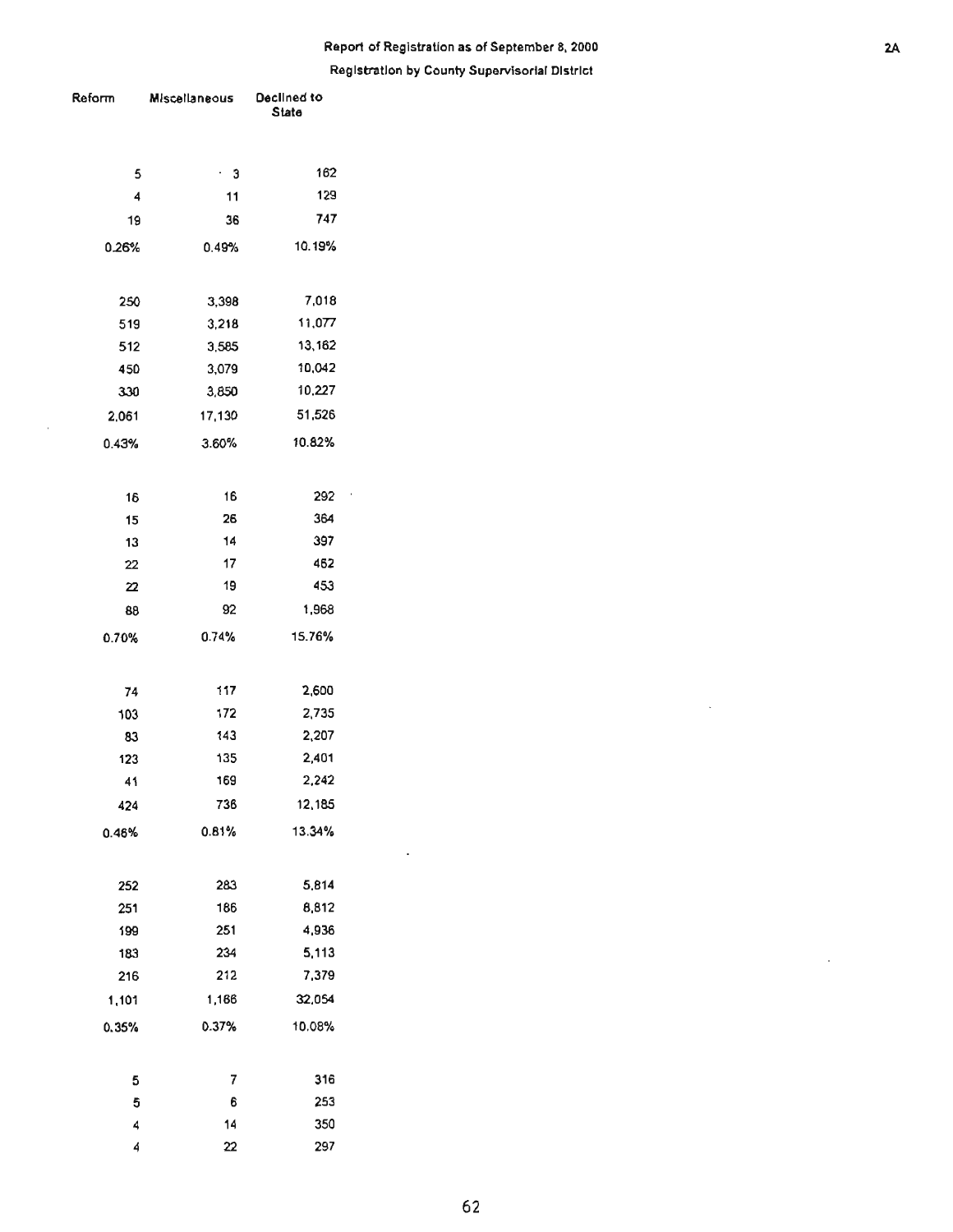#### Report of Registration as of September 8, 2000

#### Registration by County Supervisorial District

|                                                      | Total<br>Registered | Democratic | Republican | American<br>Independent | Green    | Libertarian | Natural Law |
|------------------------------------------------------|---------------------|------------|------------|-------------------------|----------|-------------|-------------|
| Glenn                                                |                     |            |            |                         |          |             |             |
| County Supervisorial 005                             | 1,614               | 682        | 705        | 27                      | 4        | 7           | 0           |
| <b>County Total</b>                                  | 11,370              | 4,314      | 5,199      | 304                     | 26       | 43          | 12          |
| Percent                                              |                     | 37.94%     | 45.73%     | 2.67%                   | 0.23%    | 0.38%       | 0.11%       |
| Humboldt                                             |                     |            |            |                         |          |             |             |
| County Supervisorial 001                             | 14,914              | 6,044      | 5,953      | 345                     | 348      | 102         | 13          |
| County Supervisorial 002                             | 15,054              | 6,454      | 5,319      | 423                     | 552      | 141         | 16          |
| County Supervisorial 003                             | 16,921              | 7,064      | 3,412      | 375                     | 2,260    | 230         | 31          |
| County Supervisorial 004                             | 12,913              | 5,789      | 3,899      | 371                     | 472      | 145         | 18          |
| County Supervisorial 005                             | 15,241              | 6,943      | 4,427      | 429                     | 796      | 141         | 11          |
| <b>County Total</b>                                  | 75,043              | 32,294     | 23,010     | 1,943                   | 4,428    | 759         | 87          |
| Percent                                              |                     | 43.03%     | 30.66%     | 2.59%                   | 5.90%    | 1.01%       | 0.12%       |
| Imperial                                             |                     |            |            |                         |          |             |             |
| County Supervisorial 001                             | 10,501              | 6,837      | 1.555      | 200                     | 22       | 46          | 24          |
| County Supervisorial 002                             | 9,515               | 4,533      | 3,249      | 192                     | 12       | 38          | 12          |
| County Supervisorial 003                             | 10,618              | 4,883      | 3.737      | 276                     | 20       | 44          | 25          |
| County Supervisorial 004                             | 10,263              | 5,028      | 3,555      | 254                     | 16       | 45          | 8           |
| County Supervisorial 005                             | 7,841               | 4,443      | 2,084      | 184                     | 12       | 40          | 11          |
| <b>County Total</b>                                  | 48,738              | 25,724     | 14,180     | 1,106                   | 82       | 213         | 80          |
| Percent                                              |                     | 52.78%     | 29.09%     | 2.27%                   | 0.17%    | 0.44%       | 0.16%       |
| inyo                                                 |                     |            |            |                         |          |             |             |
| County Supervisorial 001                             | 2,237               | 710        | 1,242      | 38                      | 17       | 9           | 3           |
| County Supervisorial 002                             | 1,801               | 615        | 859        | 61                      | 21       | 9           | 1           |
| County Supervisorial 003                             | 2.363               | 752        | 1,232      | 65                      | 6        | 10          | 1           |
| County Supervisorial 004                             | 1,941               | 691        | 914        | 52                      | 7        | 14          | $\ddagger$  |
| County Supervisorial 005                             | 1,697               | 749        | 576        | 73                      | 15       | 15          | 1           |
| <b>County Total</b>                                  | 10,039              | 3,517      | 4,823      | 289                     | 66       | 57          | 7           |
| Percent                                              |                     | 35.03%     | 48.04%     | 2.88%                   | 0.66%    | 0.57%       | 0.07%       |
|                                                      |                     |            |            |                         |          |             |             |
| Kern                                                 |                     | 21,004     | 23,073     | 1,454                   | 98       | 338         | 45          |
| County Supervisorial 001                             | 52,345              | 19,359     | 25,815     | 1,742                   | 108      | 316         | 59          |
| County Supervisorial 002                             | 54,672<br>67,907    | 22,123     | 36,255     | 1,869                   | 160      | 405         | 58          |
| County Supervisorial 003                             | 54,142              | 18,210     | 27,948     | 1,440                   | 132      | 306         | 59          |
| County Supervisorial 004<br>County Supervisorial 005 | 29,865              | 17,640     | 7,476      | 917                     | 66       | 199         | 61          |
|                                                      | 258,931             | 98,336     | 120,567    | 7,422                   | 564      | 1,564       | 282         |
| <b>County Total</b>                                  |                     |            |            |                         | 0.22%    | 0.60%       | 0.11%       |
| Percent                                              |                     | 37.98%     | 46.56%     | 2.87%                   |          |             |             |
| Kings                                                |                     |            |            |                         |          |             | 11          |
| County Supervisorial 001                             | 7,735               | 2,651      | 3,765      | 236                     | 12       | 30<br>13    | $10$        |
| County Supervisorial 002                             | 6,370               | 3,784      | 1,657      | 166                     | 9        | 35          | 15          |
| County Supervisorial 003                             | 11,364              | 3,752      | 6,031      | 247                     | 24<br>17 | 19          | 13          |
| County Supervisorial 004                             | 8,319               | 3,852      | 3,226      | 179                     | 14       | 27          | 14          |
| County Supervisorial 005                             | 9,560               | 3,961      | 4,215      | 243                     |          | 124         | 63          |
| County Total                                         | 43,348              | 18,000     | 18,894     | 1,071                   | 76       |             |             |
| Percent                                              |                     | 41.52%     | 43.59%     | 2.47%                   | 0.18%    | 0.29%       | 0.15%       |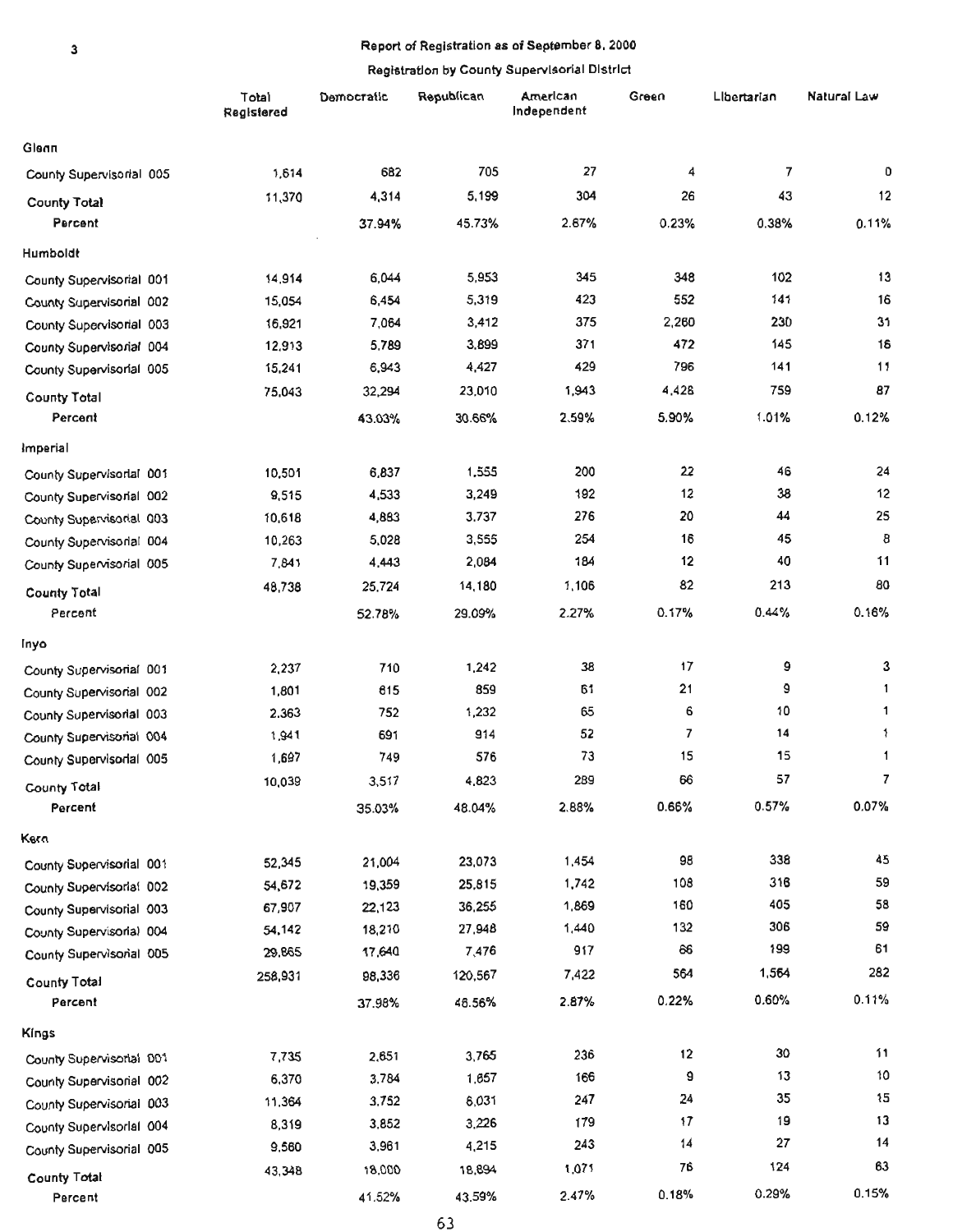# **Report of Registration as of September 8, 2000** 3. **Registration by County Supervisorial District**

 $\bar{z}$ 

 $\overline{a}$ 

 $\bar{z}$ 

 $\bar{\epsilon}$ 

 $\bar{\mathbf{v}}$ 

 $\ddot{\phantom{a}}$ 

| Reform  | Miscellaneous | Declined to<br><b>State</b> |  |  |
|---------|---------------|-----------------------------|--|--|
| 1       | 4             | 184                         |  |  |
| 19      | 53            | 1,400                       |  |  |
| 0.17%   | 0.47%         | 12.31%                      |  |  |
| 85      | 63            | 1,961                       |  |  |
| 45      | 88            | 2,016                       |  |  |
| 57      | 140           | 3,352                       |  |  |
| 80      | 80            | 2,061                       |  |  |
| 50      | 104           | 2,340                       |  |  |
| 317     | 475           | 11,730                      |  |  |
| 0.42%   | 0.63%         | 15.63%                      |  |  |
| 7       | 126           | 1,684                       |  |  |
| 12      | 114           | 1,353                       |  |  |
| 10      | 109           | 1,514                       |  |  |
| 54      | 88            | 1,215                       |  |  |
| 14      | 82            | 971                         |  |  |
| 97      | 519           | 6,737                       |  |  |
| 0.20%   | 1.06%         | 13.82%                      |  |  |
| 4       | 17            | 197                         |  |  |
| 5       | 18            | 212                         |  |  |
| 1       | 21            | 275                         |  |  |
| $\cdot$ | 10            | 247                         |  |  |
| 5       | 22            | 241                         |  |  |
| 20      | 88            | 1,172                       |  |  |
| 0.20%   | 0.88%         | 11.67%                      |  |  |
| 164     | 261           | 5,908                       |  |  |
| 328     | 259           | 6,686                       |  |  |
| 277     | 263           | 6,497                       |  |  |
| 199     | 204           | 5,644                       |  |  |
| 169     | 264           | 3,073                       |  |  |
| 1,137   | 1,251         | 27,808                      |  |  |
| 0.44%   | 0.48%         | 10.74%                      |  |  |
| 12      | 48            | 970                         |  |  |
| 13      | 46            | 672                         |  |  |
| 27      | 58            | 1,175                       |  |  |
| 26      | 73            | 914                         |  |  |
| 29      | 62            | 995                         |  |  |
| 107     | 287           | 4,726                       |  |  |
| 0.25%   | 0.66%         | 10.90%                      |  |  |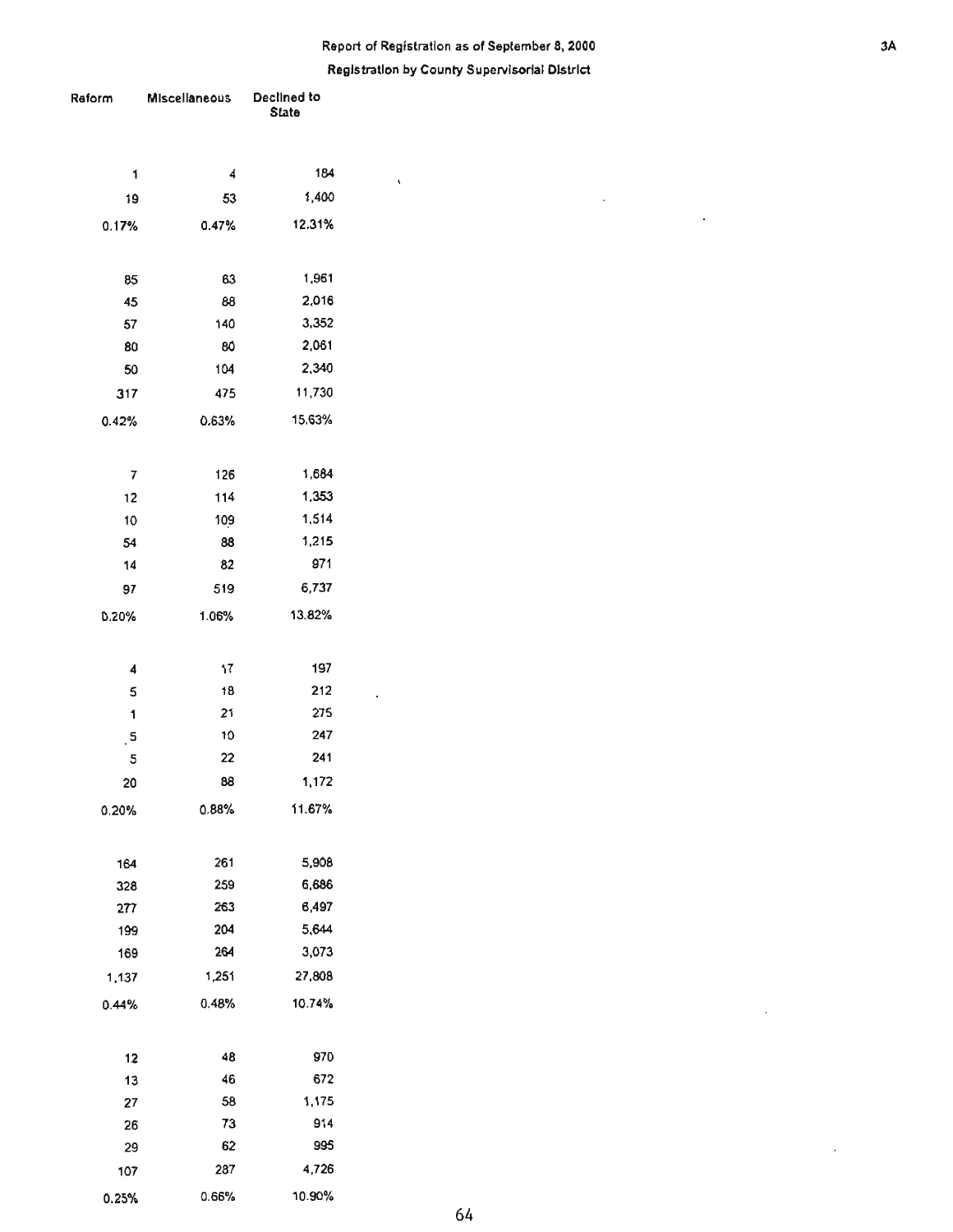#### $\ddot{4}$

# • Report of Registration as of September 8, 2000

|                          | Total<br>Registered | Democratic | Rapublican | American<br>Independent | Green  | Libertarian | Natural Law |
|--------------------------|---------------------|------------|------------|-------------------------|--------|-------------|-------------|
| Lake                     |                     |            |            |                         |        |             |             |
| County Supervisorial 001 | 6,745               | 3,150      | 2,259      | 183                     | 101    | 56          | 7           |
| County Supervisorial 002 | 5,021               | 2,879      | 1,252      | 164                     | 33     | 38          | e           |
| County Supervisorial 003 | 6,005               | 3,001      | 1,825      | 202                     | 49     | 44          | 10          |
| County Supervisorial 004 | 6,083               | 2,511      | 2,464      | 180                     | 67     | 38          | 6           |
| County Supervisorial 005 | 6,084               | 2,614      | 2,328      | 155                     | 70     | 43          | 7           |
| County Total             | 29,938              | 14,155     | 10.128     | 884                     | 320    | 219         | 36          |
| Percent                  |                     | 47.28%     | 33.83%     | 2.95%                   | 1.07%  | 0.73%       | 0.12%       |
| Lassen                   |                     |            |            |                         |        |             |             |
| County Supervisorial 001 | 2,823               | 1,126      | 1,111      | 115                     | 17     | 22          | 1           |
| County Supervisorial 002 | 2,422               | 912        | 931        | 116                     | 12     | 18          | 3           |
| County Supervisorial 003 | 3,586               | 1,187      | 1,708      | 143                     | 5      | 26          | 1           |
| County Supervisorial 004 | 2,258               | 780        | 1,096      | 69                      | 10     | 4           | 1           |
| County Supervisorial 005 | 2,453               | 911        | 958        | 129                     | 4      | 23          | 8           |
| <b>County Total</b>      | 13,542              | 4,916      | 5,804      | 572                     | 48     | 93          | 14          |
| Percent                  |                     | 36.30%     | 42.86%     | 4.22%                   | 0.35%  | 0.69%       | 0.10%       |
| Los Angeles              |                     |            |            |                         |        |             |             |
| County Supervisorial 001 | 534,808             | 338,385    | 93,894     | 9,753                   | 2,156  | 2,250       | 2,323       |
| County Supervisorial 002 | 691,018             | 486,338    | 85,270     | 10,953                  | 4,104  | 2,347       | 12,255      |
| County Supervisorial 003 | 871,825             | 470,446    | 218,708    | 15,111                  | 7,031  | 5,803       | 2,875       |
| County Supervisorial 004 | 872,860             | 407,777    | 301,421    | 15,982                  | 4,235  | 4,653       | 4,127       |
| County Supervisorial 005 | 956,742             | 391,681    | 384,303    | 18,077                  | 4,475  | 5,082       | 2,606       |
| <b>County Total</b>      | 3,927,253           | 2,094,627  | 1,083,596  | 69,876                  | 22,001 | 20,135      | 24,186      |
| Parcent                  |                     | 53.34%     | 27.59%     | 1.78%                   | 0.56%  | 0.51%       | 0.62%       |
| Madera                   |                     |            |            |                         |        |             |             |
| County Supervisorial 001 | 11,150              | 3,700      | 5,799      | 254                     | 34     | 69          | 14          |
| County Supervisorial 002 | 8,679               | 3,481      | 3,958      | 219                     | 16     | 35          | 13          |
| County Supervisorial 003 | 7,875               | 3,457      | 3,456      | 137                     | 14     | 22          | 6           |
| County Supervisorial 004 | 5,306               | 2,993      | 1,429      | 152                     | 14     | 15          | 17          |
| County Supervisorial 005 | 11,829              | 3,479      | 6,520      | 297                     | 86     | 81          | 12          |
| County Total             | 44,839              | 17,110     | 21,162     | 1,059                   | 164    | 222         | 62          |
| Percent                  |                     | 38.16%     | 47.20%     | 2.36%                   | 0.37%  | 0.50%       | 0.14%       |
| Marin                    |                     |            |            |                         |        |             |             |
| County Supervisorial 001 | 28,139              | 13,875     | 8,627      | 414                     | 532    | 162         | 42          |
| County Supervisorial 002 | 29,338              | 15,807     | 6,928      | 465                     | 1,027  | 182         | 43          |
| County Supervisorial 003 | 31,690              | 15,940     | 8,260      | 48B                     | 694    | 182         | 65          |
| County Supervisorial 004 | 25,159              | 13,403     | 5,855      | 390                     | 893    | 177         | 39          |
| County Supervisorial 005 | 26,523              | 12,046     | 8,876      | 516                     | 320    | 139         | 23          |
| <b>County Total</b>      | 140,849             | 71,071     | 38,546     | 2,273                   | 3,466  | 842         | 212         |
| Percent                  |                     | 50.46%     | 27.37%     | 1.61%                   | 2.46%  | 0.60%       | 0.15%       |
| Mariposa                 |                     |            |            |                         |        |             |             |
| County Supervisorial 001 | 1,776               | 746        | 603        | 44                      | 53     | 12          | 1           |
| County Supervisorial 002 | 2,064               | 767        | 887        | 65                      | 11     | 14          | 1           |
| County Supervisorial 003 | 2,192               | 733        | 1,090      | 60                      | 18     | 18          | 3           |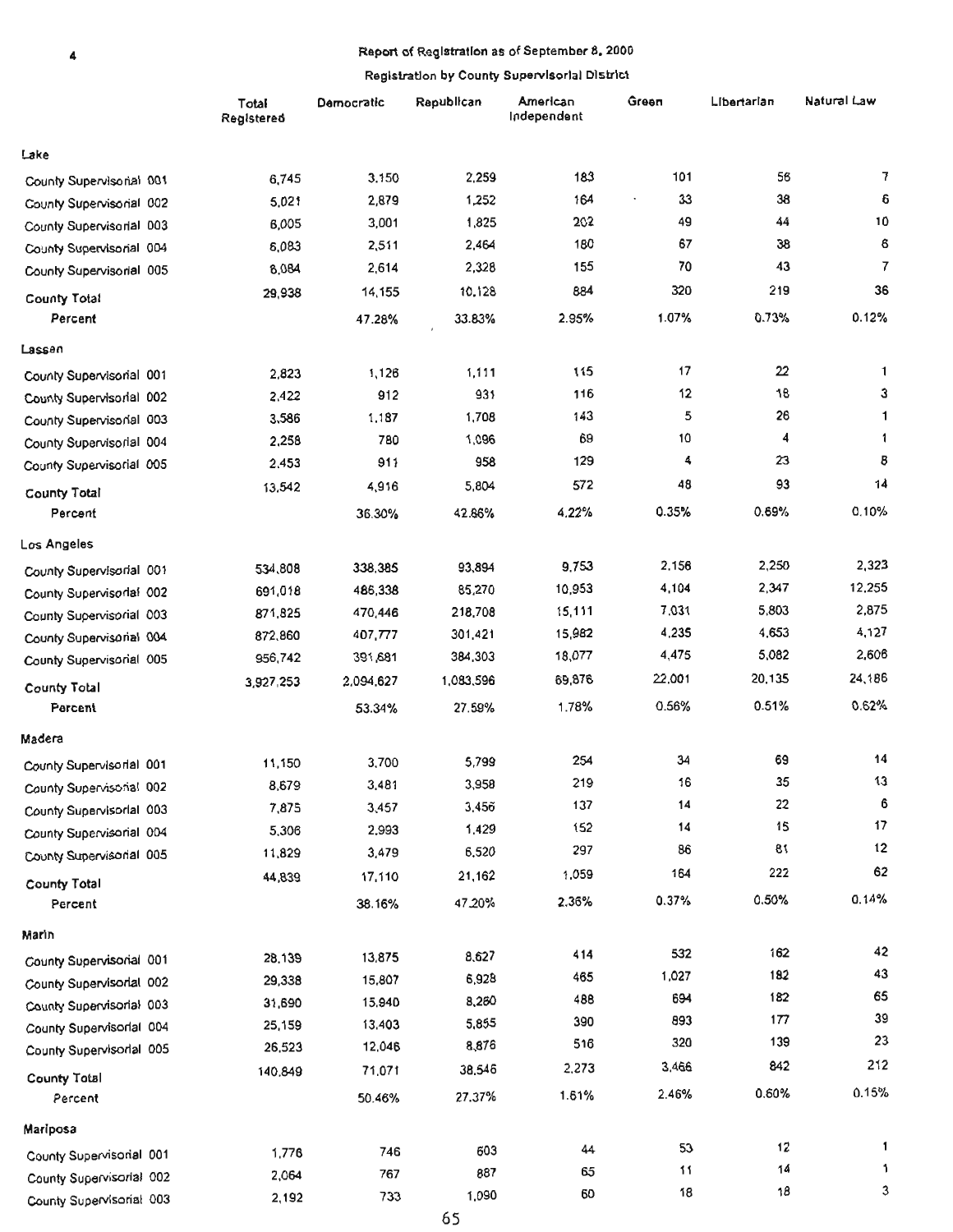# **Report of Registration as of September 8, 2000** 4.

**Registration by County Supervisorial District** 

| <b>≀eform</b> | Miscellaneous | Declined to<br><b>State</b> |
|---------------|---------------|-----------------------------|
|               |               |                             |
| 41            | 39            | 909                         |
| 23            | 30            | 596                         |
| -49           | 40            | 785                         |
| 42            | 20            | 755                         |
| 31            | 24            | 812                         |
| 186           | 153           | 3,857                       |
| 0.62%         | 0.51%         | 12.88%                      |
|               |               |                             |
| 22            | 13            | 396                         |
| 19            | 30            | 381                         |
| 18            | 19            | 479                         |
| 6             | 13            | 279                         |
| 14            | 23            | 383                         |
| 79            | 98            | 1,918                       |
| 0.58%         | 0.72%         | 14.16%                      |
|               |               |                             |
| 1,404         | 6,558         | 78,085                      |
| 3,270         | 6,999         | 79,482                      |
| 5,044         | 9,278         | 137,529                     |
| 3,626         | 7,661         | 123,378                     |
| 4,363         | 7,547         | 138,608                     |
| 17,707        | 38,043        | 557,082                     |
| 0.45%         | 0.97%         | 14.19%                      |
|               |               |                             |
| 45            | 38            | 1,197                       |
| 25            | 44            | 888                         |
| 16            | 44            | 723                         |
| 11            | 64            | 611                         |
| 48            | 55            | 1,251                       |
| 145           | 245           | 4,670                       |
| 0.32%         | 0.55%         | 10.42%                      |
|               |               |                             |
| 170           | 83            | 4,234                       |
| 149           | 116           | 4,621                       |
| 173           | 105           | 5,783                       |
| 143           | 102           | 4.157                       |
| 199           | 96            | 4,308                       |
| 834           | 502           | 23,103                      |
|               |               | 16.40%                      |
| 0.59%         | 0.36%         |                             |
|               |               |                             |
| 6             | 20            | 291                         |
| 10            | 18            | 291                         |
| 5             | 16            | 249                         |

l,

 $\hat{\mathcal{A}}$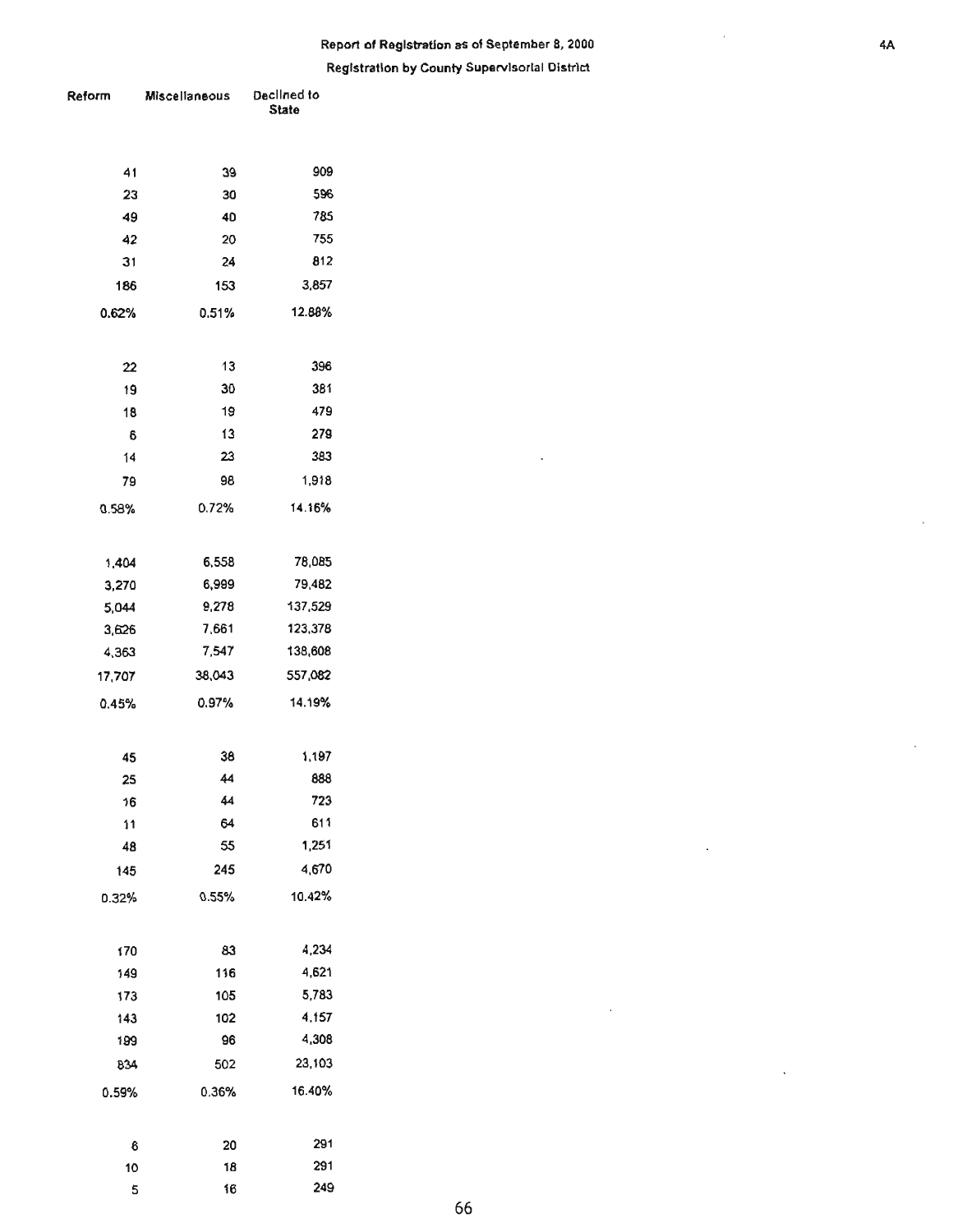# • **Report of Registration as of September 8. 2000**

#### **Registration by County Supervisoriat District**

|                          | Total<br>Registered | Democratic | Republican | American<br>Independent | Green | Libertarian | Natural Law    |
|--------------------------|---------------------|------------|------------|-------------------------|-------|-------------|----------------|
| <b>Mariposa</b>          |                     |            |            |                         |       |             |                |
| County Supervisorial 004 | 2,042               | 726        | 987        | 51                      | 6     | 18          | 2              |
| County Supervisorial 005 | 2,370               | 730        | 1,234      | 55                      | 15    | 29          | 2              |
| County Total             | 10,444              | 3,702      | 4,801      | 275                     | 103   | 91          | 9              |
| Percent                  |                     | 35.45%     | 45.97%     | 2.63%                   | 0.99% | 0.87%       | 0.09%          |
| Mendocino                |                     |            |            |                         |       |             |                |
| County Supervisorial 001 | 8,786               | 3,731      | 3,043      | 231                     | 311   | 68          | 9              |
| County Supervisorial 002 | 8,671               | 3,994      | 2,689      | 256                     | 254   | 51          | 12             |
| County Supervisorial 003 | 9,666               | 4,413      | 2,514      | 277                     | 506   | 82          | 14             |
| County Supervisorial 004 | 9,418               | 4,872      | 2,268      | 252                     | 355   | 76          | 14             |
| County Supervisorial 005 | 11,121              | 5,481      | 2,757      | 209                     | 685   | 116         | 9              |
| County Total             | 47,662              | 22,491     | 13,271     | 1,225                   | 2,111 | 393         | 58             |
| Percent                  |                     | 47.19%     | 27.84%     | 2.57%                   | 4.43% | 0.82%       | 0.12%          |
| Merced                   |                     |            |            |                         |       |             |                |
| County Supervisorial 001 | 11,219              | 7,077      | 2,665      | 219                     | 23    | 28          | 15             |
| County Supervisorial 002 | 17,615              | 8,861      | 6,502      | 370                     | 61    | 60          | 14             |
| County Supervisorial 003 | 18,055              | 8,314      | 7,227      | 389                     | 42    | 73          | 10             |
| County Supervisorial 004 | 17,004              | 8,135      | 6,436      | 400                     | 35    | 71          | 12             |
| County Supervisorial 005 | 17,504              | 9,509      | 5,695      | 397                     | 25    | 61          | 8              |
| County Total             | 81,397              | 41,896     | 28,525     | 1,775                   | 186   | 293         | 59             |
| Percent                  |                     | 51.47%     | 35.04%     | 2.18%                   | 0.23% | 0.36%       | 0.07%          |
| Modoc                    |                     |            |            |                         |       |             |                |
| County Supervisorial 001 | 814                 | 243        | 424        | 21                      | ٥     | 5           | 0              |
| County Supervisorial 002 | 1,201               | 509        | 491        | 40                      | 3     | 7           | 1              |
| County Supervisorial 003 | 1,059               | 408        | 501        | 35                      | 4     | 4           | 1              |
| County Supervisorial 004 | 1,204               | 478        | 540        | 34                      | 1     | 5           | 2              |
| County Supervisorial 005 | 1,034               | 383        | 499        | 36                      | 1.    | 8           | $\overline{2}$ |
|                          | 5,312               | 2,021      | 2,455      | 166                     | 18    | 29          | 6              |
| County Total<br>Percent  |                     | 38.05%     | 46.22%     | 3.13%                   | 0.34% | 0.55%       | 0.11%          |
| Mono                     |                     |            |            |                         |       | $\cdot$     |                |
| County Supervisorial 001 | 995                 | 315        | 366        | 51                      | 27    | 19          | $\mathbf{1}$   |
| County Supervisorial 002 | 1,272               | 420        | 579        | 43                      | 11    | 10          | 0              |
| County Supervisorial 003 | 1,199               | 381        | 496        | 31                      | 27    | 13          | 1              |
| County Supervisorial 004 | 1,012               | 320        | 526        | 23                      | 4     | 4           | 0              |
| County Supervisorial 005 | 1,344               | 414        | 557        | 45                      | 27    | 20          | 0              |
|                          | 5,822               | 1,850      | 2,524      | 193                     | 96    | 66          | 2              |
| County Total<br>Percent  |                     | 31.78%     | 43.35%     | 3.32%                   | 1.65% | 1.13%       | 0.03%          |
| Monterey                 |                     |            |            |                         |       |             |                |
| County Supervisonal 001  | 19,843              | 12,861     | 3,774      | 334                     | 60    | 66          | 20             |
| County Supervisorial 002 | 45,318              | 20,280     | 17,397     | 955                     | 218   | 248         | 28             |
| County SupervisorIal 003 | 22,538              | 12,381     | 6,351      | 490                     | 109   | 111         | 21             |
| County Supervisorial 004 | 21,933              | 11,228     | 5,613      | 570                     | 242   | 127         | 21             |

 $\bar{z}$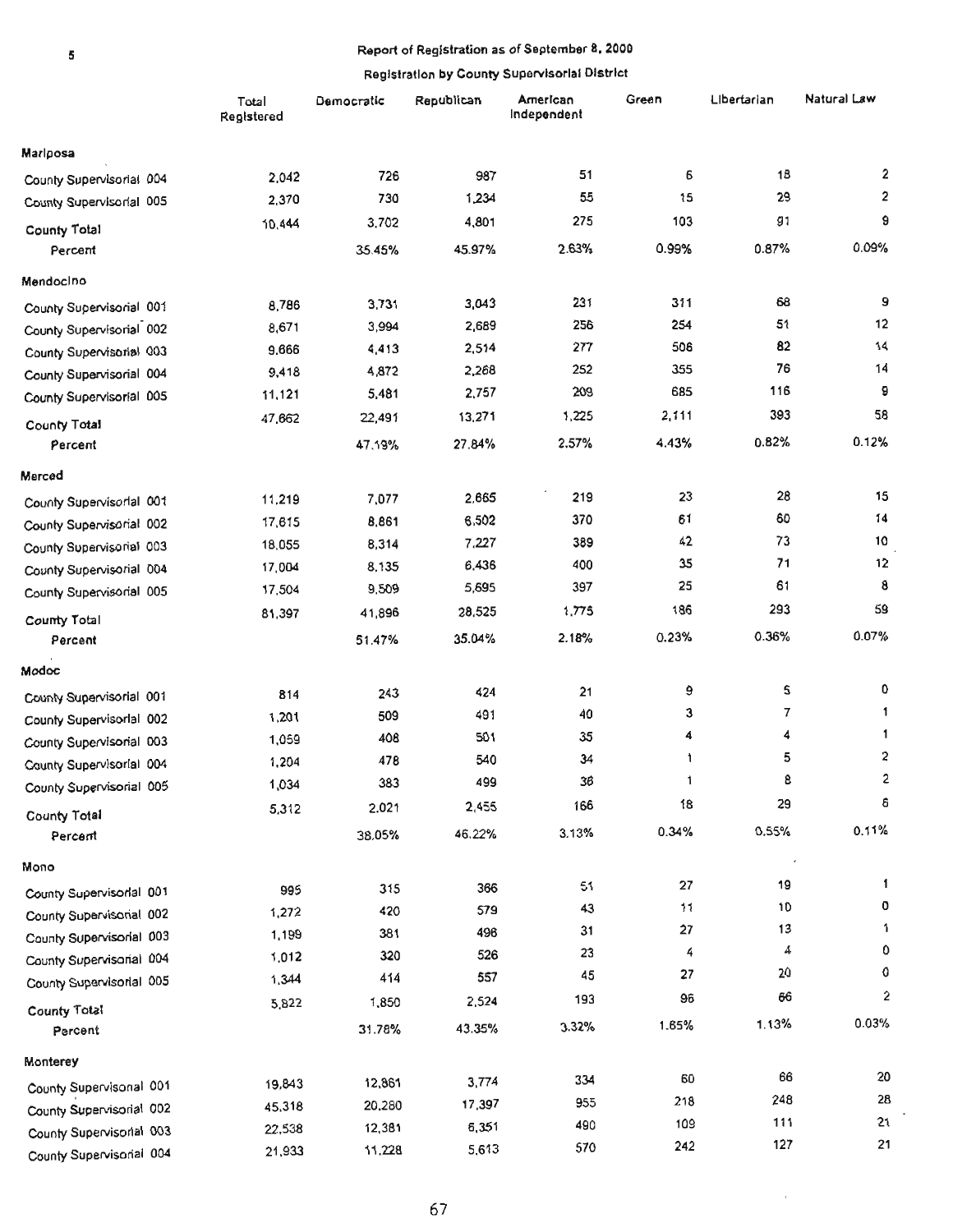# **Report of Registration as of September 8, 2000** 5A **Registration by County Supervisorial District**

 $\epsilon$ 

| Reform                  | Miscellaneous           | Declined to<br><b>State</b> |  |  |
|-------------------------|-------------------------|-----------------------------|--|--|
|                         |                         |                             |  |  |
| 6                       | 18                      | 228                         |  |  |
| 12                      | 20                      | 273                         |  |  |
| 39                      | 92                      | 1,332                       |  |  |
| 0.37%                   | 0.88%                   | 12.75%                      |  |  |
|                         |                         |                             |  |  |
| 29                      | 69                      | 1,295                       |  |  |
| 33                      | 92                      | 1,290                       |  |  |
| 179                     | 152                     | 1,529                       |  |  |
| 35                      | 100                     | 1,446                       |  |  |
| 49                      | 123                     | 1,692                       |  |  |
| 325                     | 536                     | 7,252                       |  |  |
| 0.68%                   | 1,12%                   | 15.22%                      |  |  |
|                         |                         |                             |  |  |
| 20                      | 68                      | 1,104                       |  |  |
| 59                      | 61                      | 1,627                       |  |  |
| 59                      | 46                      | 1,895                       |  |  |
| 59                      | 71                      | 1,785                       |  |  |
| 33                      | 70                      | 1,706                       |  |  |
| 230                     | 316                     | 8,117                       |  |  |
| 0.28%                   | 0.39%                   | 9.97%                       |  |  |
|                         |                         |                             |  |  |
| 4                       | $\overline{\mathbf{c}}$ | 106                         |  |  |
| 6                       | 5                       | 139                         |  |  |
| 0                       | $\overline{\mathbf{4}}$ | 102                         |  |  |
| 2                       | 5                       | 137                         |  |  |
| 5                       | $\overline{\mathbf{c}}$ | 98                          |  |  |
| 17                      | 18                      | 582                         |  |  |
| 0.32%                   | 0.34%                   | 10.96%                      |  |  |
|                         |                         |                             |  |  |
| 7                       | 5                       | 204                         |  |  |
| 5                       | 7                       | 197                         |  |  |
| $\overline{\mathbf{c}}$ | 6                       | 242                         |  |  |
| 7                       | 3                       | 125                         |  |  |
| 2                       | 8                       | 271                         |  |  |
| 23                      | 29                      | 1,039                       |  |  |
| 0.40%                   | 0.50%                   | 17.85%                      |  |  |
|                         |                         |                             |  |  |
| 79                      | 198                     | 2,451                       |  |  |
| 154                     | 276                     | 5,762                       |  |  |
| 73                      | 214                     | 2,788                       |  |  |
| 138<br>ı,               | 220                     | 3,774                       |  |  |

 $\epsilon$  .

 $\sim$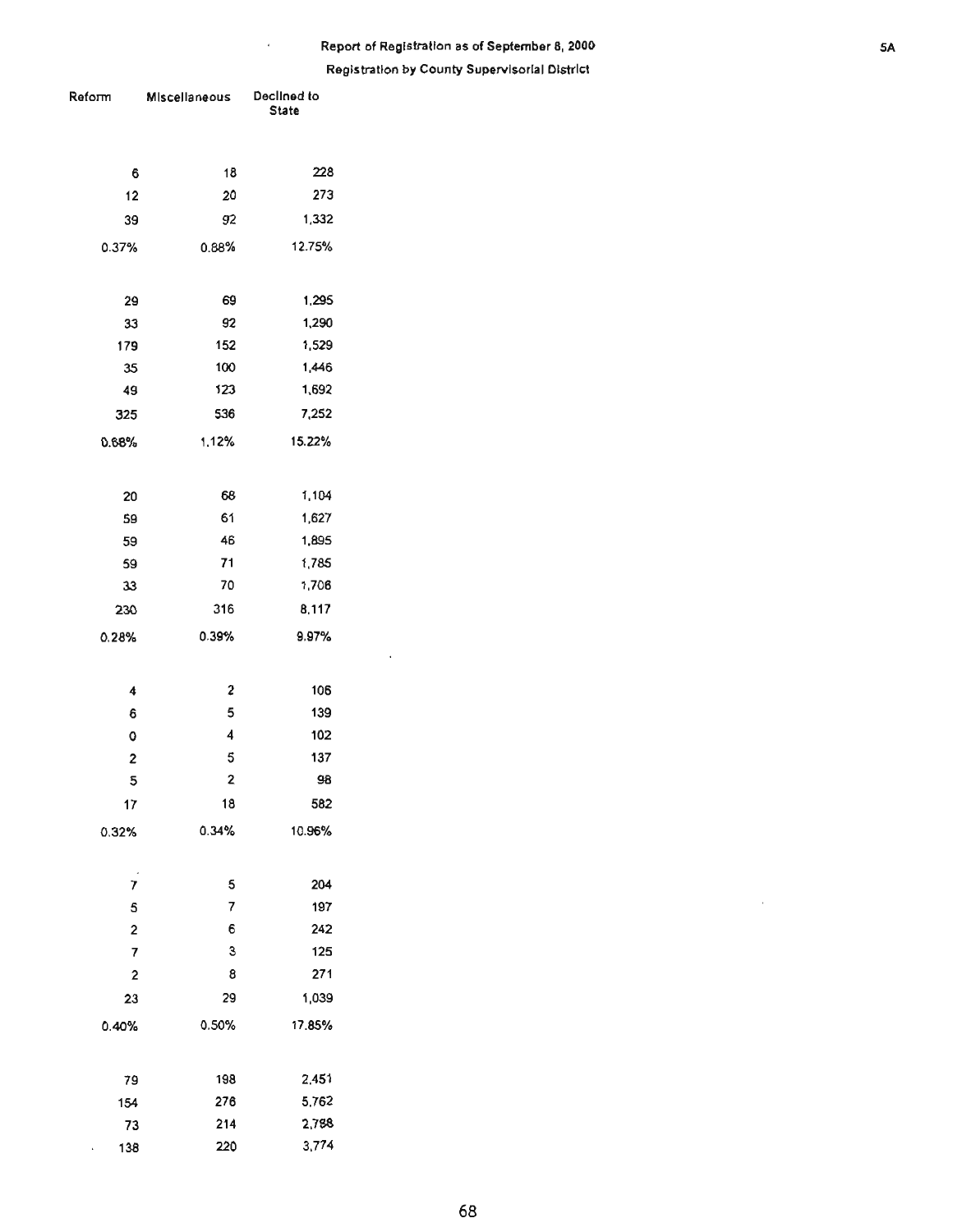#### • Report of Registration as of September 8, 2000

|                          | Total<br>Registered | Democratic | Republican | American<br>Independent | Green | Libertarian | Natural Law |
|--------------------------|---------------------|------------|------------|-------------------------|-------|-------------|-------------|
| Monterey                 |                     |            |            |                         |       |             |             |
| County Supervisorial 005 | 43,499              | 17,846     | 16.578     | 848                     | 643   | 278         | 71          |
| County Total             | 153,131             | 74,596     | 49,713     | 3,197                   | 1,272 | 830         | 161         |
| Percent                  |                     | 48.71%     | 32.46%     | 2.09%                   | 0.83% | 0.54%       | 0.11%       |
| Napa                     |                     |            |            |                         |       |             |             |
| County Supervisorial 001 | 12,007              | 5,849      | 3,916      | 251                     | 162   | 78          | 16          |
| County Supervisorial 002 | 15,542              | 7,255      | 5,710      | 340                     | 118   | 68          | 24          |
| County Supervisorial 003 | 11,651              | 4,676      | 4,612      | 220                     | 161   | 95          | 12          |
| County Supervisorial 004 | 12,528              | 5,837      | 4,521      | 285                     | 105   | 59          | 26          |
| County Supervisorial 005 | 13,176              | 6,845      | 3,895      | 294                     | 129   | 79          | 15          |
| County Total             | 64,904              | 30,462     | 22,654     | 1,390                   | 675   | 379         | 93          |
| Percent                  |                     | 46.93%     | 34.90%     | 2.14%                   | 1.04% | 0.58%       | 0.14%       |
| Nevada                   |                     |            |            |                         |       |             |             |
| County Supervisorial 001 | 12,129              | 4,145      | 5,431      | 255                     | 364   | 102         | 8           |
| County Supervisorial 002 | 11,714              | 3,350      | 6,457      | 215                     | 96    | 75          | 10          |
| County Supervisorial 003 | 9,929               | 3,523      | 4,205      | 231                     | 231   | 101         | 12          |
| County Supervisorial 004 | 11,826              | 3,487      | 6,097      | 253                     | 213   | 97          | 7           |
| County Supervisorial D05 | 12,031              | 4,399      | 4,016      | 329                     | 525   | 189         | 18          |
| <b>County Total</b>      | 57,629              | 18,904     | 26,206     | 1,283                   | 1,429 | 564         | 55          |
| Percent                  |                     | 32.80%     | 45.47%     | 2.23%                   | 2.48% | 0.98%       | 0.10%       |
| Orange                   |                     |            |            |                         |       |             |             |
| County Supervisorial 001 | 164,500             | 72,036     | 61,935     | 3,093                   | 466   | 997         | 661         |
| County Supervisorial 002 | 263,401             | 85,872     | 125,352    | 5,493                   | 1,378 | 2,416       | 1.272       |
| County Supervisorial 003 | 298,283             | 84,466     | 161,834    | 5,732                   | 964   | 1,859       | 753         |
| County Supervisorial 004 | 213.586             | 77,781     | 97,253     | 4,523                   | 672   | 1,457       | 614         |
| County Supervisorial 005 | 351,998             | 94,900     | 187,563    | 6,892                   | 1,615 | 2,480       | 1,076       |
| <b>County Total</b>      | 1,291,768           | 415,055    | 633,937    | 25,733                  | 5,095 | 9,209       | 4,376       |
| Percent                  |                     | 32.13%     | 49.08%     | 1.99%                   | 0.39% | 0.71%       | 0.34%       |
| Placer                   |                     |            |            |                         |       |             |             |
| County Supervisorial 001 | 35,965              | 12,841     | 17,406     | 737                     | 138   | 155         | 8           |
| County Supervisorial 002 | 29,494              | 9,369      | 14,912     | 641                     | 140   | 194         | 6           |
| County Supervisorial 003 | 22,462              | 8,018      | 10,409     | 460                     | 225   | 167         | 13          |
| County Supervisorial 004 | 28,097              | 8,093      | 15,506     | 508                     | 134   | 144         | 11          |
| County Supervisorial 005 | 22,428              | 7,818      | 9,412      | 559                     | 302   | 230         | 35          |
| <b>County Total</b>      | 138,446             | 46,137     | 67,645     | 2,905                   | 939   | 890         | 73          |
| Percent                  |                     | 33.32%     | 48.86%     | 2.10%                   | 0.68% | 0.64%       | 0.05%       |
| Plumas                   |                     |            |            |                         |       |             |             |
| County Supervisorial 001 | 2,273               | 933        | 877        | 95                      | 6     | 13          | 0           |
| County Supervisorial 002 | 2,001               | 846        | 721        | 83                      | 16    | 14          | 1.          |
| County Supervisorial 003 | 2,788               | 962        | 1,434      | 76                      | 8     | 11          | ٥           |
| County Supervisorial 004 | 2,429               | 955        | 982        | 76                      | 29    | 16          | 3           |
| County Supervisorial 005 | 2,878               | 1,056      | 1,355      | 75                      | 20    | 14          | 0           |
| <b>County Total</b>      | 12.369              | 4,752      | 5,369      | 405                     | 79    | 68          | 4           |
| Percent                  |                     | 38.42%     | 43.41%     | 3.27%                   | 0.64% | 0.55%       | 0.03%       |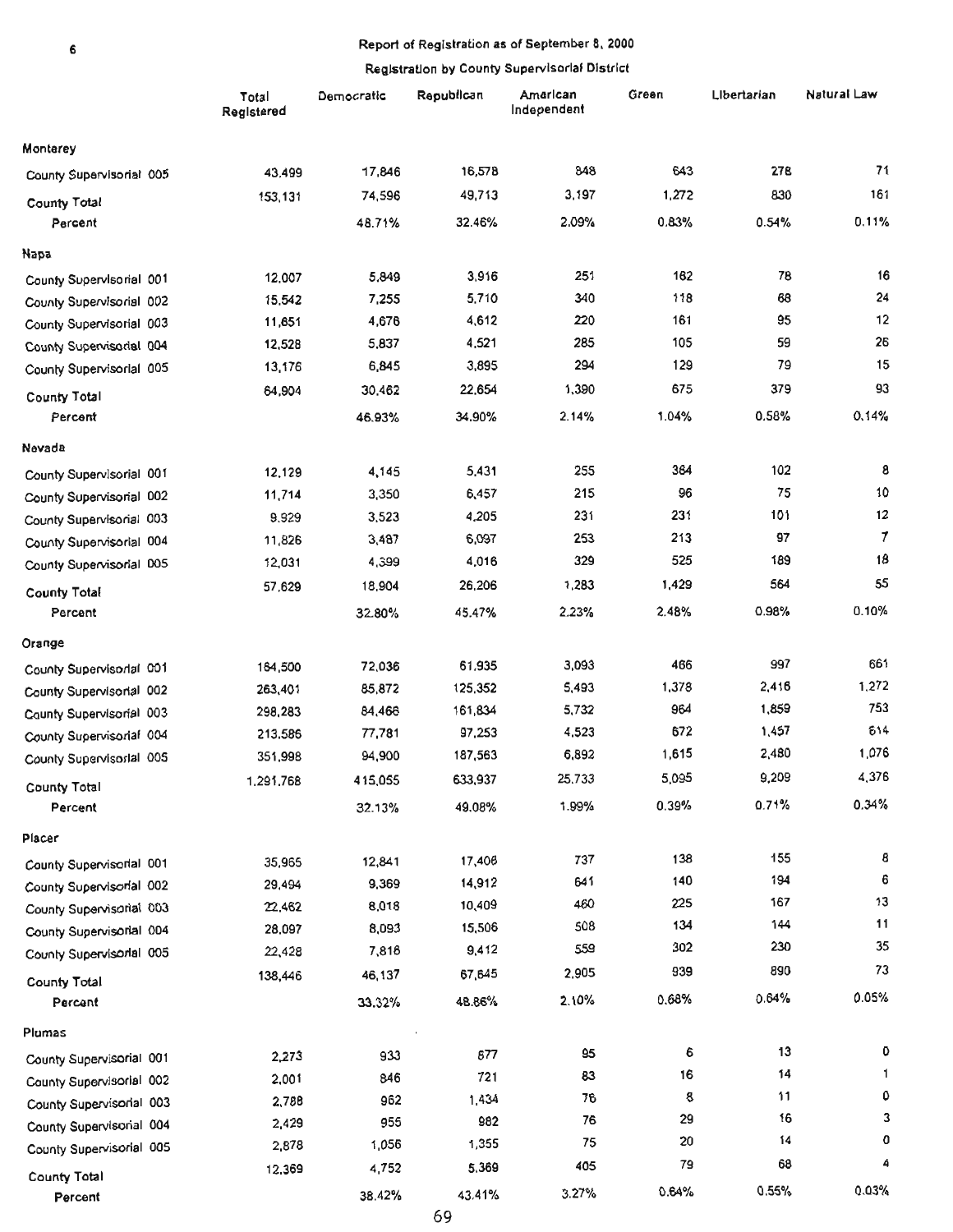| Reform | Miscellaneous              | Declined to<br><b>State</b> |  |  |
|--------|----------------------------|-----------------------------|--|--|
|        |                            |                             |  |  |
|        |                            |                             |  |  |
| 229    | 419                        | 6,587                       |  |  |
| 673    | 1.327                      | 21,362                      |  |  |
| 0.44%  | 0.87%                      | 13.95%                      |  |  |
|        |                            |                             |  |  |
| 58     | 103                        | 1,574                       |  |  |
| 59     | 148                        | 1,820                       |  |  |
| 44     | 104                        | 1,727                       |  |  |
| 56     | 93                         | 1,546                       |  |  |
| 70     | 115                        | 1,734                       |  |  |
| 287    | 563                        | 8,401                       |  |  |
| 0.44%  | 0.87%                      | 12.94%                      |  |  |
|        |                            |                             |  |  |
| 101    | 38                         | 1,685                       |  |  |
| 124    | 32                         | 1,355                       |  |  |
| 112    | 42                         | 1,472                       |  |  |
| 120    | 34                         | 1,518                       |  |  |
| 49     | 61                         | 2,445                       |  |  |
| 506    | 207                        | 8,475<br>í,                 |  |  |
| 0.88%  | 0.36%                      | 14.71%                      |  |  |
|        |                            |                             |  |  |
| 926    | 1.105                      | 23,281                      |  |  |
| 1,915  | 1,285                      | 38,418                      |  |  |
| 2,019  | 1,096                      | 39,560                      |  |  |
| 1,389  | 1,146                      | 28,751                      |  |  |
| 2,333  | 1,116                      | 54,023                      |  |  |
| 8,582  | 5,748                      | 184,033                     |  |  |
| 0.66%  | 0.44%                      | 14.25%                      |  |  |
|        |                            |                             |  |  |
| 147    | 72                         | 4,461                       |  |  |
| 138    | 67                         | 4,027                       |  |  |
| 256    | $\boldsymbol{\mathcal{D}}$ | 2,837                       |  |  |
| 126    | 68                         | 3,507                       |  |  |
| 199    | 103                        | 3,772                       |  |  |
| 866    | 387                        | 18,604                      |  |  |
| 0.63%  | 0.28%                      | 13.44%                      |  |  |
|        |                            |                             |  |  |
| 7      | 19                         | 323                         |  |  |
| 14     | 19                         | 287                         |  |  |
| 14     | 22                         | 261                         |  |  |
| 10     | 20                         | 338                         |  |  |
| 6      | 20                         | 332                         |  |  |
| 51     | 100                        | 1,541                       |  |  |
| 0.41%  | 0.81%                      | 12.46%                      |  |  |

l,

 $\ddot{\phantom{0}}$ 

 $\ddot{\phantom{a}}$ 

 $\ddot{\phantom{a}}$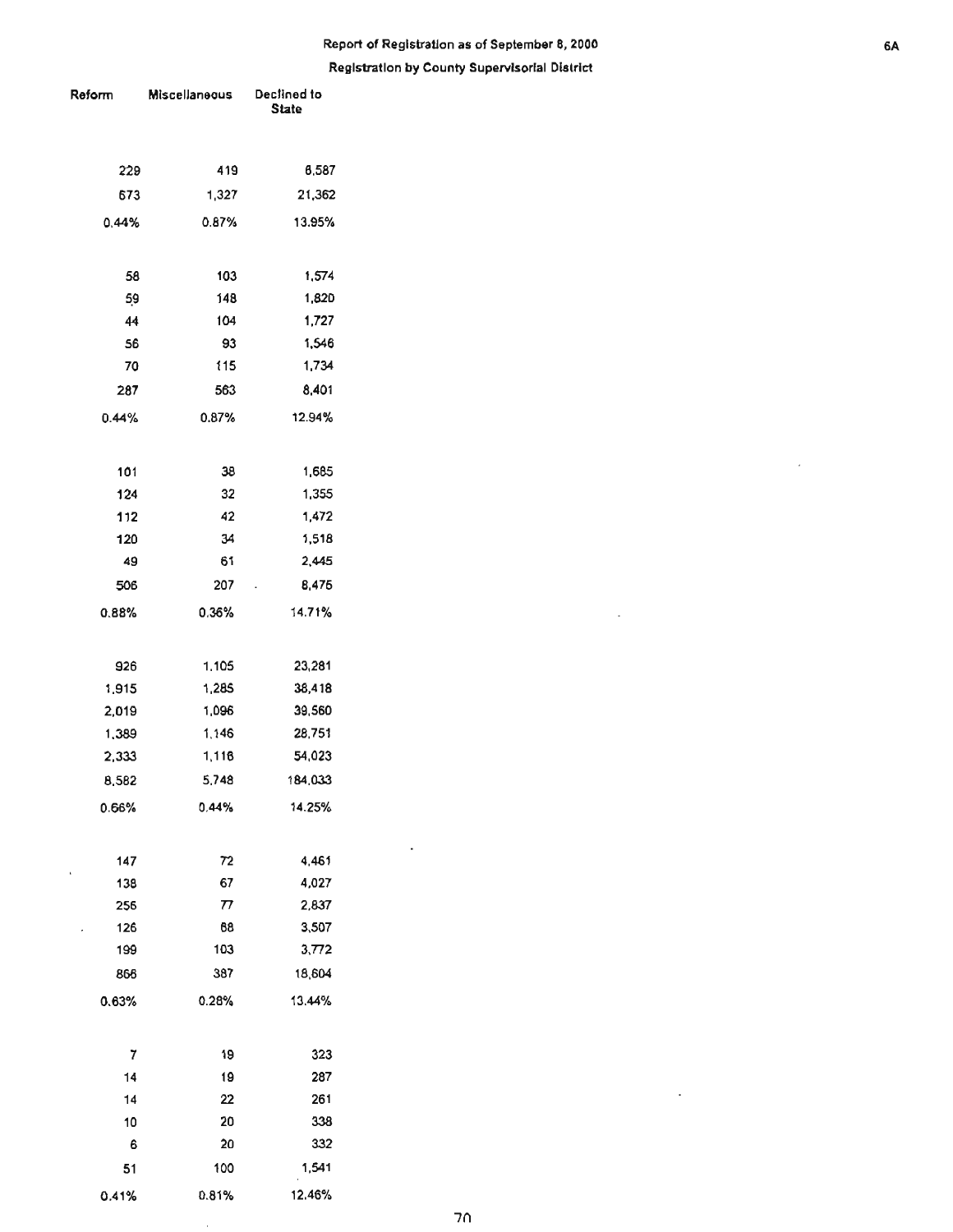$\overline{\phantom{a}}$ 

#### 7 Report of Registration as of September 8, 2000

#### Registration by County Supervisorial District

|                          | Total<br>Registered | Democratic | Republican | American<br>Independent | Green | Libertarian | Natural Law    |
|--------------------------|---------------------|------------|------------|-------------------------|-------|-------------|----------------|
| Riverside                |                     |            |            |                         |       |             |                |
| County Supervisorial 001 | 134,613             | 42,511     | 69,409     | 3,230                   | 324   | 873         | 335            |
| County Supervisorial 002 | 110,432             | 40,902     | 51,885     | 2,485                   | 301   | 679         | 310            |
| County Supervisorial 003 | 135,884             | 48,576     | 66,423     | 3,422                   | 412   | 648         | 188            |
| County Supervisorial 004 | 115,145             | 45,470     | 50,894     | 2,393                   | 220   | 440         | 215            |
| County Supervisorial 005 | 112,514             | 45,724     | 48,963     | 2,478                   | 460   | 856         | 425            |
| <b>County Total</b>      | 608,588             | 223,183    | 287,574    | 14,008                  | 1,717 | 3,496       | 1,473          |
| Percent                  |                     | 36.67%     | 47.25%     | 2.30%                   | 0.28% | 0.57%       | 0.24%          |
| Sacramento               |                     |            |            |                         |       |             |                |
| County Supervisorial 001 | 98,118              | 53,160     | 23,225     | 2,797                   | 1,340 | 658         | 442            |
| County Supervisorial 002 | 97,980              | 58,028     | 23,494     | 1,973                   | 689   | 411         | 258            |
| County Supervisorial 003 | 124,667             | 55,219     | 48,317     | 2,537                   | 1,099 | 692         | 187            |
| County Supervisorial 004 | 135,243             | 48,704     | 62,799     | 3,000                   | 710   | 785         | 114            |
| County Supervisorial 005 | 138.606             | 61,218     | 53,324     | 3,168                   | 597   | 640         | 204            |
| <b>County Total</b>      | 594,614             | 276,329    | 211,159    | 13,475                  | 4,435 | 3.186       | 1,205          |
| Percent                  |                     | 46.47%     | 35.51%     | 2.27%                   | 0.75% | 0.54%       | 0.20%          |
| San Benito               |                     |            |            |                         |       |             |                |
| County Supervisorial 001 | 5.631               | 2,323      | 2,281      | 153                     | 21    | 43          | 6              |
| County Supervisorial 002 | 4,967               | 2,414      | 1,654      | 109                     | 47    | 38          | $\mathbf{1}$   |
| County Supervisorial 003 | 4,443               | 2,581      | 1,070      | 103                     | 19    | 17          | 4              |
| County Supervisorial 004 | 6,035               | 2,182      | 2,854      | 137                     | 22    | 60          | з              |
| County Supervisorial 005 | 4,371               | 2,382      | 1,167      | 111                     | 13    | 32          | $\overline{z}$ |
| County Total             | 25,447              | 11,882     | 9,026      | 613                     | 122   | 190         | 16             |
| Percent                  |                     | 46.69%     | 35.47%     | 2.41%                   | 0.48% | 0.75%       | 0.06%          |
| San Bernardino           |                     |            |            |                         |       |             |                |
| County Supervisorial 001 | 136,772             | 50,233     | 60,467     | 4,940                   | 321   | 867         | 112            |
| County Supervisorial 002 | 146,699             | 58,291     | 64,517     | 3,343                   | 566   | 704         | 268            |
| County Supervisorial 003 | 153,961             | 57,308     | 71,164     | 4,058                   | 551   | 844         | 271            |
| County Supervisorial 004 | 116,855             | 51,639     | 45,233     | 2,634                   | 348   | 525         | 366            |
| County Supervisorial 005 | 107,702             | 64,574     | 28,061     | 2,440                   | 191   | 378         | 254            |
| County Total             | 661,989             | 282,045    | 269,442    | 17,415                  | 1,977 | 3,318       | 1,271          |
| Percent                  |                     | 42.61%     | 40.70%     | 2.63%                   | 0.30% | 0.50%       | 0.19%          |
| San Diego                |                     |            |            |                         |       |             |                |
| County Supervisorial 001 | 209,475             | 91,081     | 71,194     | 4,780                   | 1,290 | 1,467       | 3,519          |
| County Supervisorial 002 | 295,952             | 97,368     | 134,931    | 7,641                   | 1,305 | 2,545       | 2,366          |
| County Supervisorial 003 | 353,882             | 113,091    | 156,092    | 7,744                   | 2,296 | 2,900       | 1,963          |
| County Supervisorial 004 | 237,669             | 111,143    | 68,515     | 5,762                   | 1,816 | 2,117       | 4,774          |
| County Supervisorial 005 | 271,348             | 80,589     | 131,680    | 7,037                   | 1,106 | 2,223       | 1,146          |
| County Total             | 1,368,326           | 493,272    | 562,412    | 32,964                  | 7,813 | 11,252      | 13,768         |
| Percent                  |                     | 36.05%     | 41.10%     | 2.41%                   | 0.57% | 0.82%       | 1.01%          |
| San Francisco            |                     |            |            |                         |       |             |                |
| County Supervisorial 001 | 38,384              | 19,958     | 5,905      | 656                     | 902   | 229         | 98             |
| County Supervisorial 002 | 51,764              | 24,144     | 14,854     | 1,040                   | 604   | 303         | 60             |
| County Supervisorial 003 | 36,304              | 17,639     | 6,530      | 737                     | 609   | 267         | 66             |

 $\bar{1}$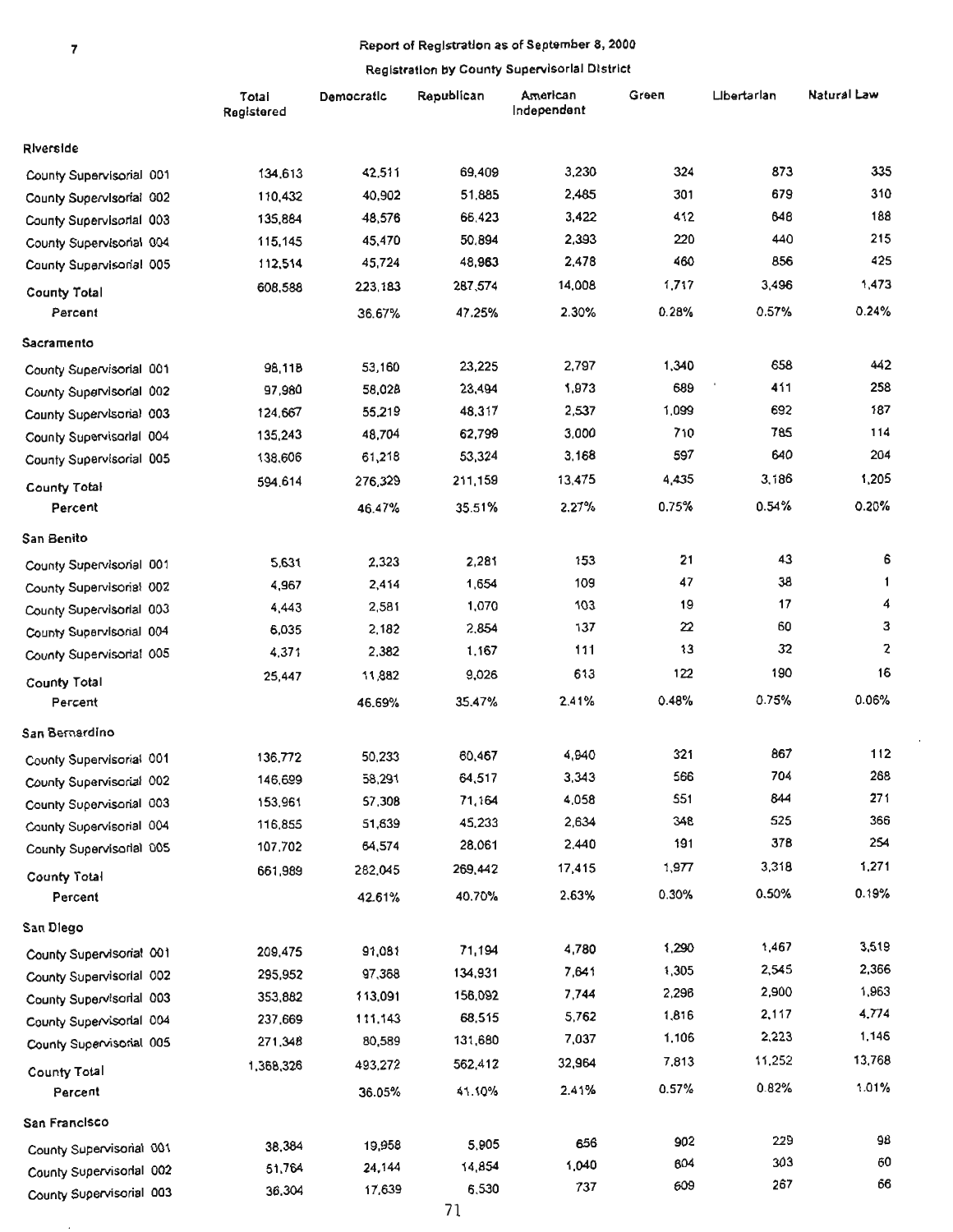# **Report of Registration as of September 8, 2000 1988 1999 12:33 TA Registration by County Supervisorial District**

 $\sim$ 

| Reform | Miscellaneous | Declined to<br><b>State</b> |  |  |
|--------|---------------|-----------------------------|--|--|
|        |               |                             |  |  |
| 872    | 1.446         | 15,613                      |  |  |
| 555    | 1,188         | 12,127                      |  |  |
| 988    | 1,525         | 13,702                      |  |  |
| 979    | 1.440         | 13,094                      |  |  |
| 484    | 1,296         | 11,828                      |  |  |
| 3,878  | 6,895         | 66,364                      |  |  |
| 0.64%  | 1.13%         | 10.90%                      |  |  |
| 1,000  | 933           | 14,563                      |  |  |
| 546    | 694           | 11,887                      |  |  |
| 645    | 558           | 15,413                      |  |  |
| 899    | 479           | 17,753                      |  |  |
| 714    | 600           | 18,141                      |  |  |
| 3,804  | 3,264         | 77,757                      |  |  |
| 0.64%  | 0.55%         | 13.08%                      |  |  |
| 35     | 22            | 747                         |  |  |
| 23     | 23            | 658                         |  |  |
| 18     | 38            | 593                         |  |  |
| 33     | 23            | 721                         |  |  |
| 16     | 46            | 602                         |  |  |
| 125    | 152           | 3,321                       |  |  |
| 0.49%  | 0.60%         | 13.05%                      |  |  |
| 897    | 1,339         | 17,596                      |  |  |
| 764    | 1,211         | 17,035                      |  |  |
| 1,083  | 1,324         | 17,358                      |  |  |
| 355    | 1,095         | 14,660                      |  |  |
| 562    | 1,009         | 10,233                      |  |  |
| 3,661  | 5,978         | 76,882                      |  |  |
| 0.55%  | 0.90%         | 11.61%                      |  |  |
| 1,740  | 1,462         | 32,942                      |  |  |
| 3,352  | 1,255         | 45,189                      |  |  |
| 3,286  | 1,291         | 65,219                      |  |  |
| 2,485  | 1,613         | 39,444                      |  |  |
| 2,921  | 1,361         | 43,285                      |  |  |
| 13,784 | 6,982         | 226,079                     |  |  |
| 1.01%  | 0.51%         | 16.52%                      |  |  |
| 93     | 246           | 10,297                      |  |  |
| 160    | 151           | 10,448                      |  |  |
| 119    | 216           | 10,121                      |  |  |

 $\hat{\boldsymbol{\beta}}$ 

 $\cdot$ 

 $\overline{\phantom{a}}$ 

 $\bar{z}$ 

 $\bar{\beta}$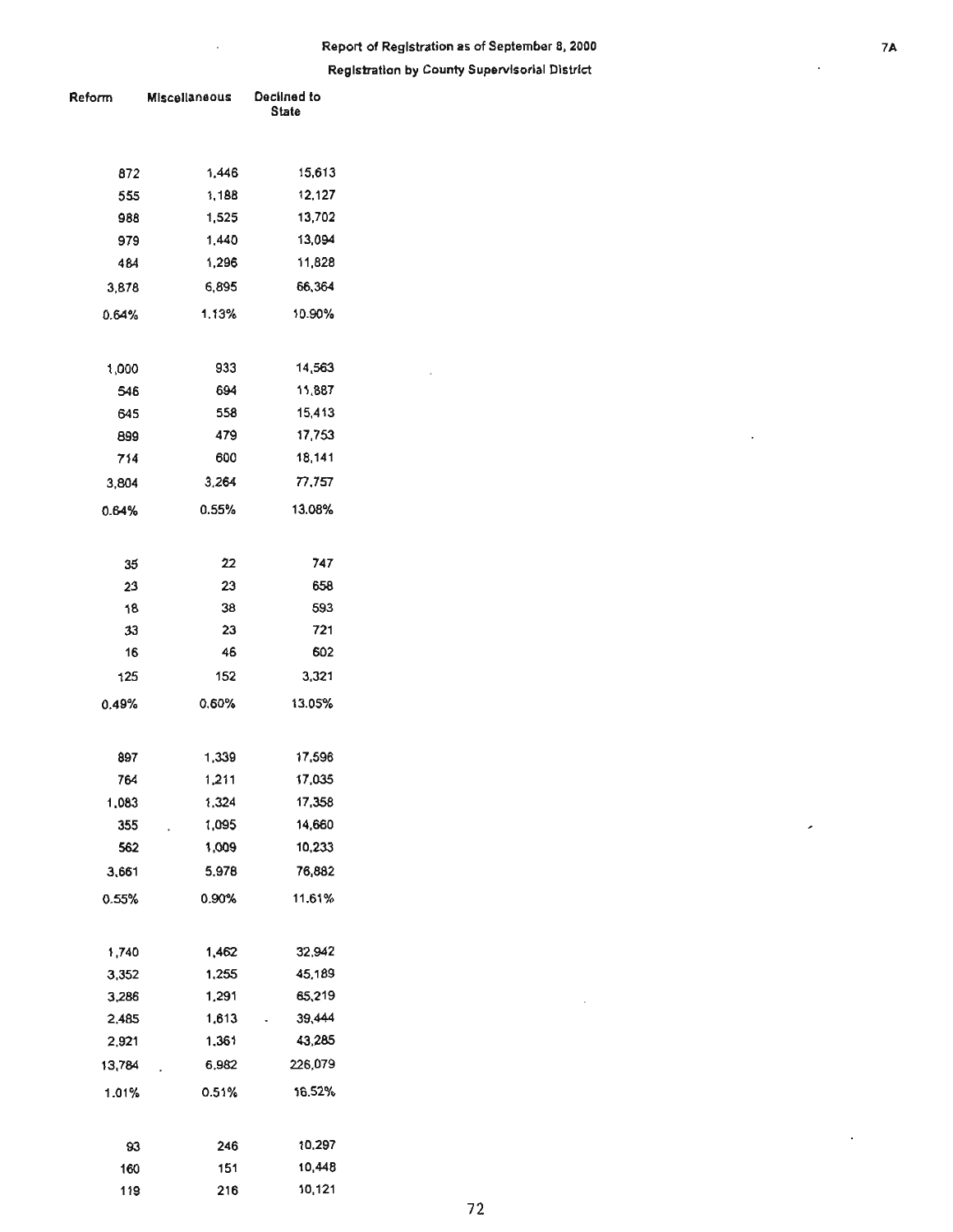# 8 **• Report of Registration as of September 8, 2000**

|                          | Total<br>Registered | Democratic | Republican | American<br>Independent | Green  | Libertarian | Natural Law |
|--------------------------|---------------------|------------|------------|-------------------------|--------|-------------|-------------|
| San Francisco            |                     |            |            |                         |        |             |             |
| County Supervisorial 004 | 38,081              | 19,144     | 6,063      | 635                     | 819    | 208         | 105         |
| County Supervisorial 005 | 54,140              | 32,405     | 4,013      | 1,046                   | 2.504  | 477         | 178         |
| County Supervisorial 006 | 41,493              | 23,493     | 4.141      | 983                     | 1,296  | 468         | 175         |
| County Supervisorial 007 | 43,500              | 23,755     | 9,061      | 651                     | 775    | 249         | 112         |
| County Supervisorial 008 | 50,343              | 33,282     | 4,332      | 666                     | 1,764  | 376         | 97          |
| County Supervisorial 009 | 34,650              | 21,243     | 2,402      | 543                     | 1,679  | 224         | 124         |
| County Supervisorial 010 | 40,598              | 26,893     | 2,902      | 842                     | 428    | 153         | 279         |
| County Supervisorial 011 | 36,333              | 22,039     | 4,022      | 625                     | 405    | 131         | 135         |
| <b>County Total</b>      | 465,590             | 263,995    | 64,225     | 8,424                   | 11,785 | 3,085       | 1,429       |
| Percent                  |                     | 56.70%     | 13.79%     | 1.81%                   | 2.53%  | 0.66%       | 0.31%       |
| San Joaquin              |                     |            |            |                         |        |             |             |
| County Supervisorial 001 | 38,876              | 22,959     | 12,490     | 524                     | 90     | 110         | 28          |
| County Supervisorial 002 | 43,523              | 21,281     | 18,039     | 540                     | 171    | 171         | 39          |
| County Supervisorial 003 | 44,567              | 20,675     | 18,732     | 689                     | 106    | 167         | 38          |
| County Supervisorial 004 | 47,073              | 17,089     | 24,894     | 821                     | 121    | 259         | 23          |
| County Supervisorial 005 | 51,377              | 20,983     | 23,192     | 1,051                   | 107    | 276         | 21          |
| County Total             | 225,416             | 102,987    | 97,347     | 3,625                   | 595    | 983         | 149         |
| Percent                  |                     | 45.69%     | 43.19%     | 1.61%                   | 0.26%  | 0.44%       | 0.07%       |
| San Luis Obispo          |                     |            |            |                         |        |             |             |
| County Supervisorial 001 | 29,138              | 8,835      | 15,103     | 699                     | 199    | 158         | 31          |
| County Supervisorial 002 | 25,402              | 10,091     | 9,894      | 571                     | 537    | 194         | 63          |
| County Supervisorial 003 | 27,948              | 11,279     | 10,788     | 676                     | 458    | 238         | 65          |
| County Supervisorial 004 | 30,986              | 11,325     | 14,204     | 663                     | 254    | 207         | 38          |
| County Supervisorial 005 | 23,260              | 8,309      | 9,812      | 581                     | 394    | 215         | 61          |
| <b>County Total</b>      | 136,734             | 49,839     | 59,801     | 3,190                   | 1,842  | 1,012       | 258         |
| Percent                  |                     | 36.45%     | 43.74%     | 2.33%                   | 1.35%  | 0.74%       | 0.19%       |
| San Mateo                |                     |            |            |                         |        |             |             |
| County Supervisorial 001 | 63,949              | 32,497     | 19,104     | 1,150                   | 423    | 275         | 141         |
| County Supervisorial 002 | 67,609              | 33,052     | 20,770     | 1,163                   | 442    | 377         | 154         |
| County Supervisorial 003 | 78,807              | 37,051     | 24,695     | 1,456                   | 1,098  | 580         | 127         |
| County Supervisorial 004 | 59,428              | 30,826     | 16,121     | 1,027                   | 649    | 389         | 100         |
| County Supervisorial 005 | 53,248              | 30,664     | 10,097     | 939                     | 299    | 168         | 165         |
| <b>County Total</b>      | 323,041             | 164,090    | 90,787     | 5,735                   | 2,911  | 1,789       | 687         |
| Percent                  |                     | 50.80%     | 28.10%     | 1.78%                   | 0.90%  | 0.55%       | 0.21%       |
| Santa Barbara            |                     |            |            |                         |        |             |             |
| County Supervisorial 001 | 41,500              | 19,012     | 12,870     | 847                     | 1,008  | 295         | 96          |
| County Supervisorial 002 | 49,073              | 21,562     | 17,031     | 848                     | 999    | 325         | 96          |
| County Supervisorial 003 | 48,014              | 18,146     | 17,026     | 1.064                   | 849    | 420         | 123         |
| County Supervisorial 004 | 38,650              | 13,670     | 18,184     | 876                     | 132    | 166         | 33          |
| County Supervisorial 005 | 32,291              | 14,493     | 12,558     | 671                     | 82     | 163         | 33          |
| <b>County Total</b>      | 209,528             | 86,883     | 77,669     | 4,306                   | 3,070  | 1,369       | 381         |
| Percent                  |                     | 41.47%     | 37.07%     | 2.06%                   | 1,47%  | 0.65%       | 0,18%       |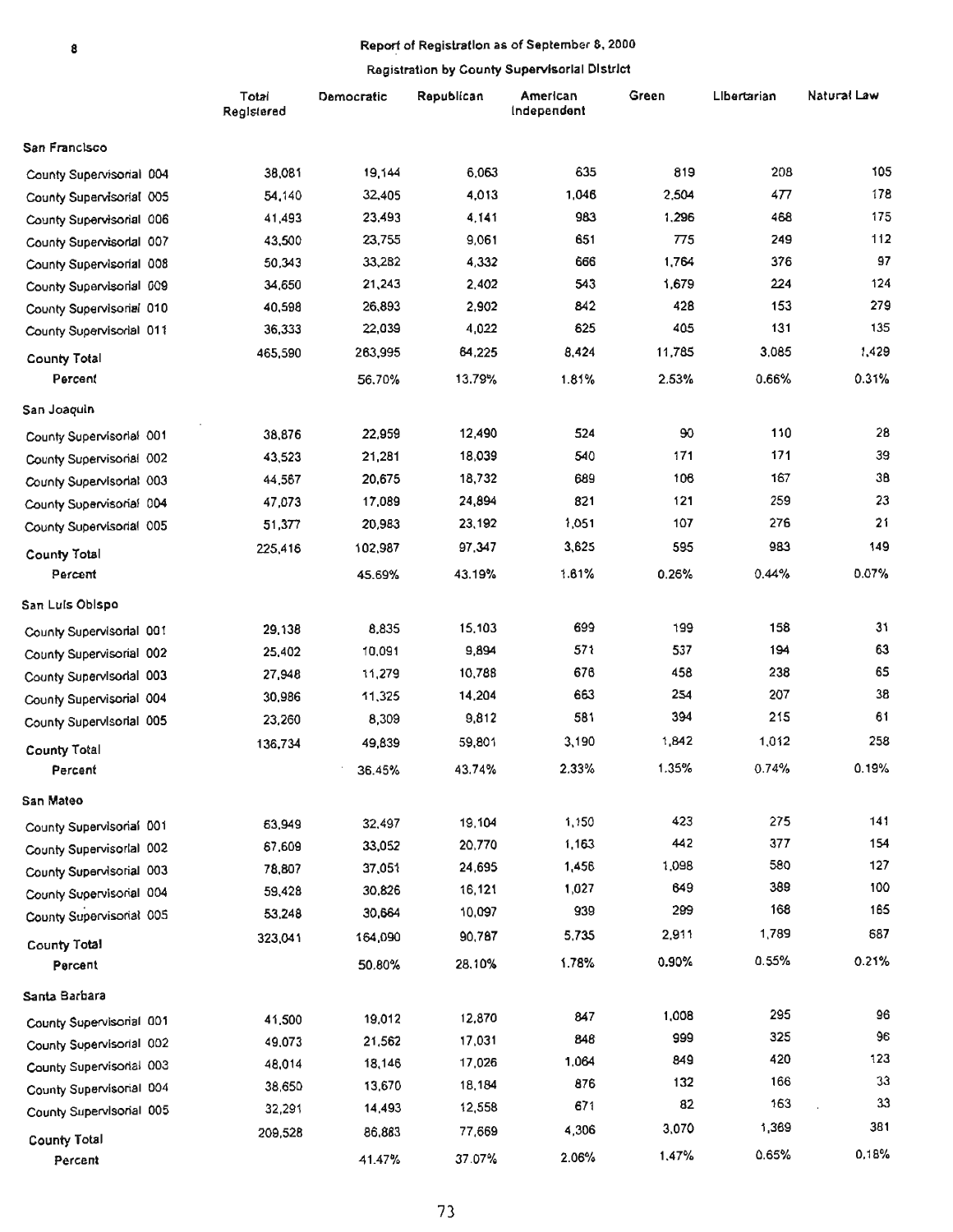### **Report of Registration 85 of September 8, 2000** •• **Registration by County Supervisorial District**

l.

 $\bar{\alpha}$ 

 $\mathcal{L}$ 

| Reform    | <b>Miscellaneous</b> | Declined to<br><b>State</b> |  |  |
|-----------|----------------------|-----------------------------|--|--|
|           |                      |                             |  |  |
|           |                      |                             |  |  |
| 90        | 242                  | 10,775                      |  |  |
| 266       | 551                  | 12,700                      |  |  |
| 180       | 496                  | 10,261                      |  |  |
| 132       | 202                  | 8,563                       |  |  |
| 143       | 368                  | 9,315                       |  |  |
| 88        | 514                  | 7,833                       |  |  |
| 65        | 385                  | 8,651                       |  |  |
| 84        | 295                  | 8,597                       |  |  |
| 1,420     | 3,666                | 107,561                     |  |  |
| 0.30%     | 0.79%                | 23.10%                      |  |  |
|           |                      |                             |  |  |
| 67        | 948                  | 1,660                       |  |  |
| 84        | 774                  | 2,424                       |  |  |
| 101       | 952                  | 3,107                       |  |  |
| 109       | 710                  | 3,047                       |  |  |
| 156       | 1,037                | 4,554                       |  |  |
| 517       | 4,421                | 14,792                      |  |  |
| 0.23%     | 1.96%                | 6.56%                       |  |  |
|           |                      |                             |  |  |
|           |                      |                             |  |  |
| 138       | 441                  | 3,534                       |  |  |
| 143       | 429                  | 3,480                       |  |  |
| 110       | 417<br>447           | 3,917<br>3,684              |  |  |
| 164<br>97 | 345                  | 3,446                       |  |  |
|           | 2,079                | 18,061                      |  |  |
| 652       |                      |                             |  |  |
| 0.48%     | 1.52%                | 13.21%                      |  |  |
|           |                      |                             |  |  |
| 200       | 248                  | 9,911                       |  |  |
| 252       | 208                  | 11,191                      |  |  |
| 494       | 292                  | 13,014                      |  |  |
| 264       | 347                  | 9,705                       |  |  |
| 120       | 262                  | 10,534                      |  |  |
| 1,330     | 1,357                | 54,355                      |  |  |
| 0.41%     | 0.42%                | 16.83%                      |  |  |
|           |                      |                             |  |  |
| 163       | 737                  | 6,472                       |  |  |
| 203       | 699                  | 7,310                       |  |  |
| 159       | 770                  | 9,457                       |  |  |
| 147       | 456                  | 4,986                       |  |  |
| 207       | 356                  | 3,728                       |  |  |
| 879       | 3,018                | 31,953                      |  |  |
| 0.42%     | 1.44%                | 15.25%                      |  |  |

 $\ddot{\phantom{0}}$ 

÷.

 $\sim$ 

 $\mathcal{A}$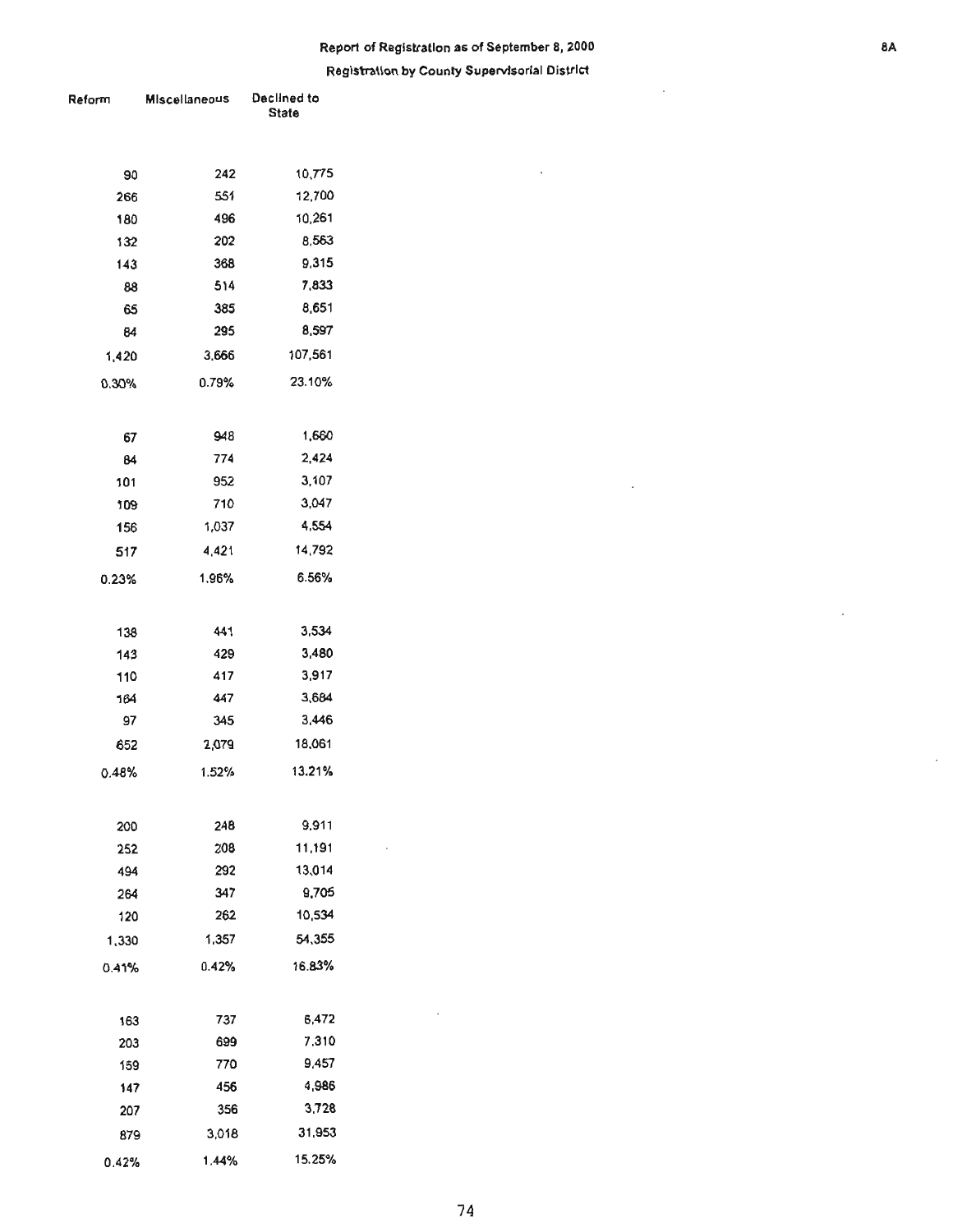# • Report of Registration as of September 8. 2000

|                          | Total<br>Registered | Democratic | Republican | American<br>Independent | Green   | Libertarian | Natural Law |
|--------------------------|---------------------|------------|------------|-------------------------|---------|-------------|-------------|
| Santa Clara              |                     |            |            |                         |         |             |             |
| County Supervisorial 001 | 166,844             | 72,754     | 60,003     | 3,489                   | 918     | 1.162       | 289         |
| County Supervisorial 002 | 111,611             | 61,871     | 23,749     | 2,475                   | 782     | 804         | 300         |
| County Supervisorial 003 | 150,038             | 67,604     | 44,322     | 2,922                   | 713     | 1,005       | 279         |
| County Supervisorial 004 | 151,151             | 70,956     | 47,123     | 3,120                   | 1,082   | 1,345       | 311         |
| County Supervisorial 005 | 172,959             | 74,505     | 57,620     | 2,232                   | 1,799   | 1,341       | 314         |
| County Total             | 752,603             | 347,690    | 232,817    | 14,238                  | 5,294   | 5,657       | 1,493       |
| Percent                  |                     | 46.20%     | 30.93%     | 1.89%                   | 0.70%   | 0.75%       | 0.20%       |
| Santa Cruz               |                     |            |            |                         |         |             |             |
| County Supervisorial 001 | 29,023              | 14,628     | 7,497      | 582                     | 1,016   | 308         | 48          |
| County Supervisorial 002 | 28,582              | 14,212     | 8,343      | 483                     | 718     | 266         | 65          |
| County Supervisorial 003 | 33,647              | 18,691     | 4,635      | 499                     | 2,444   | 383         | 113         |
| County Supervisorial 004 | 16,643              | 9,882      | 3,755      | 249                     | 131     | 68          | 21          |
| County Supervisorial 005 | 31,655              | 14,363     | 8,849      | 668                     | 1,306   | 530         | 70          |
| County Total             | 139,550             | 71,776     | 33,079     | 2,481                   | 5,615   | 1,555       | 317         |
| Percent                  |                     | 51.43%     | 23.70%     | 1.78%                   | 4.02%   | 1.11%       | 0.23%       |
| Shasta                   |                     |            |            |                         |         |             |             |
| County Supervisorial 001 | 16,534              | 5,986      | 7,661      | 474                     | 92      | 139         | 12          |
| County Supervisorial 002 | 16,609              | 6,112      | 7,508      | 535                     | 72      | 127         | 10          |
| County Supervisorial 003 | 16,297              | 5,500      | 7,994      | 481                     | 55      | 103         | 8           |
| County Supervisorial 004 | 18,106              | 6,228      | 8,426      | 589                     | 70      | 137         | 14          |
| County Supervisorial 005 | 16,586              | 5,859      | 7,980      | 480                     | 32      | 113         | 7           |
| <b>County Total</b>      | 84,132              | 29,685     | 39,569     | 2,559                   | 321     | 619         | 51          |
| Percent                  |                     | 35.28%     | 47.03%     | 3.04%                   | 0.38%   | 0.74%       | 0.06%       |
| Slerra                   |                     |            |            |                         |         |             |             |
| County Supervisorial 001 | 386                 | 135        | 183        | 9                       | 7       | 2           | 0           |
| County Supervisorial 002 | 444                 | 162        | 177        | 13                      | 8       | 10          | $^{\circ}$  |
| County Supervisorial 003 | 515                 | 154        | 242        | 15                      | 5       | 14          | 0           |
| County Supervisorial 004 | 412                 | 186        | 163        | 6                       | $\circ$ | 1           | ٥           |
| County Supervisorial 005 | 476                 | 180        | 186        | 21                      | 3       | 9           | 0           |
| County Total             | 2,233               | 817        | 951        | 64                      | 23      | 36          | 0           |
| Percent                  |                     | 36.59%     | 42.59%     | 2.87%                   | 1.03%   | 1.61%       | 0.00%       |
| Siskíyou                 |                     |            |            |                         |         |             |             |
| County Supervisorial 001 | 4,465               | 1,763      | 1,935      | 157                     | 14      | 40          | 7           |
| County Supervisorial 002 | 5,229               | 2,343      | 1,798      | 126                     | 58      | 58          | 63          |
| County Supervisorial 003 | 5,424               | 2,380      | 2,074      | 135                     | 37      | 50          | 25          |
| County Supervisorial 004 | 4,828               | 1,850      | 2,154      | 150                     | 25      | 42          | 2           |
| County Supervisorial 005 | 4,672               | 1,650      | 2,116      | 149                     | 42      | 76          | 2           |
| County Total             | 24,618              | 9,986      | 10,077     | 717                     | 176     | 266         | 99          |
| Percent                  |                     | 40.56%     | 40.93%     | 2.91%                   | 0.71%   | 1.08%       | 0.40%       |
| Solano                   |                     |            |            |                         |         |             |             |
| County Supervisorial 001 | 36,755              | 23,760     | 6,710      | 596                     | 134     | 113         | 59          |
| County Supervisorial 002 | 38,495              | 21,809     | 9,465      | 783                     | 268     | 215         | 66          |
| County Supervisorial 003 | 35,435              | 16,707     | 11,088     | 826                     | 149     | 172         | 36          |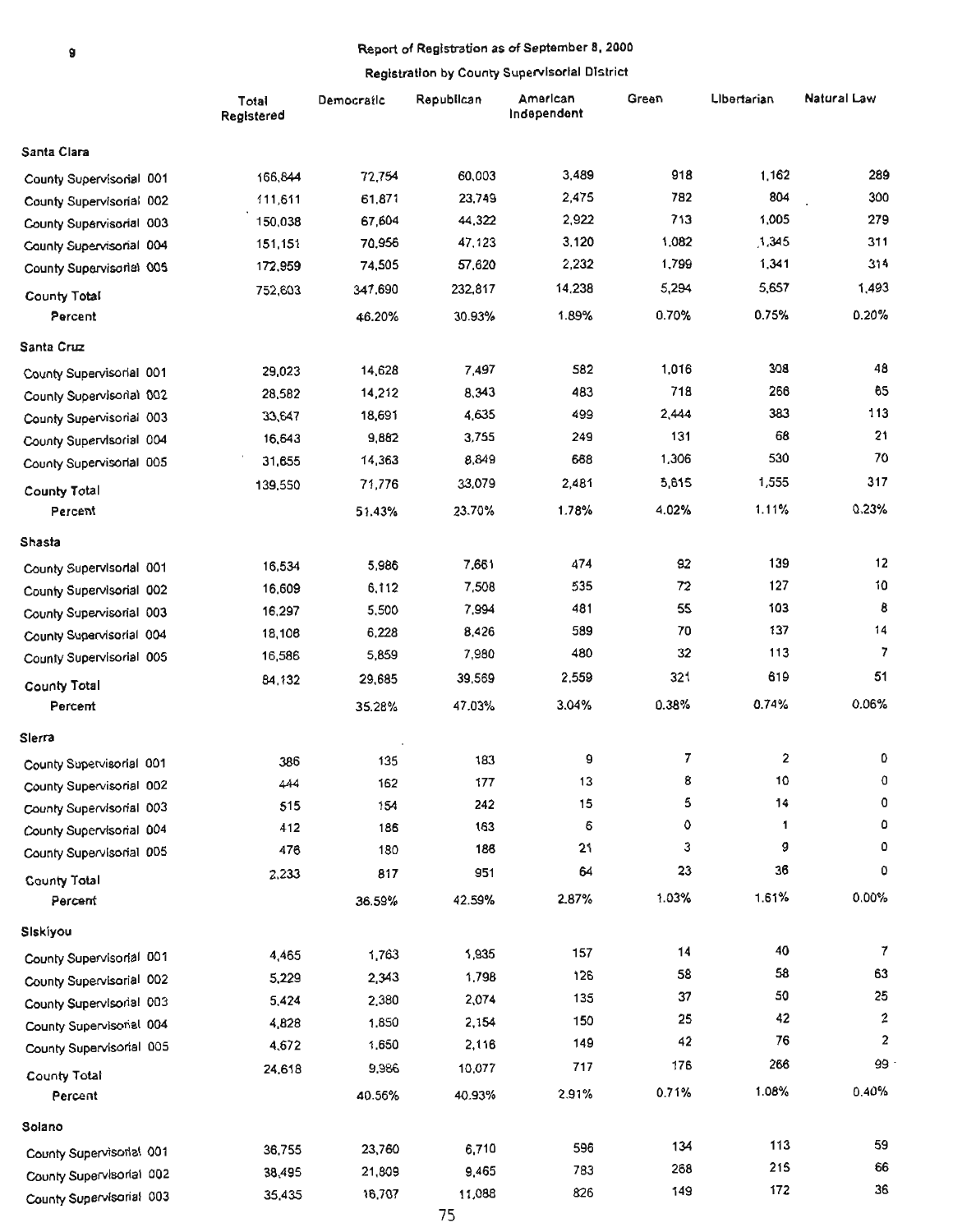# Report of Registration as of September 8, 2000 **and September 8, 2000 1988**

**RegIstration by County Supervisorial District** 

 $\bar{z}$ 

| Reform                  | <b>Miscellaneous</b> | Declined to<br><b>State</b> |  |  |
|-------------------------|----------------------|-----------------------------|--|--|
| 812                     | 570                  | 26,847                      |  |  |
| 722                     | 1,006                | 19,902                      |  |  |
| 948                     | 778                  | 31,467                      |  |  |
| 1,051                   | 640                  | 25,523                      |  |  |
| 909                     | 435                  | 33,804                      |  |  |
| 4,442                   | 3,429                | 137,543                     |  |  |
| 0.59%                   | 0.46%                | 18.28%                      |  |  |
| 250                     | 206                  | 4,488                       |  |  |
| 173                     | 185                  | 4,137                       |  |  |
| 185                     | 461                  | 6,236                       |  |  |
| 61                      | 152                  | 2,324                       |  |  |
| 240                     | 285                  | 5,344                       |  |  |
| 909                     | 1,289                | 22,529                      |  |  |
| 0.65%                   | 0.92%                | 16.14%                      |  |  |
| 58                      | 106                  | 2,006                       |  |  |
| 54                      | 127                  | 2,064                       |  |  |
| 59                      | 106                  | 1,991                       |  |  |
| 51                      | 123                  | 2,468                       |  |  |
| 45                      | 94                   | 1,976                       |  |  |
| 267                     | 556                  | 10,505                      |  |  |
| 0.32%                   | 0.66%                | 12.49%                      |  |  |
| 1                       | $\mathbf{c}$         | 47                          |  |  |
| $\overline{\mathbf{c}}$ | 10                   | 62                          |  |  |
| з                       | 13                   | 69                          |  |  |
| 1                       | 3                    | 52                          |  |  |
| 1                       | 6                    | 70                          |  |  |
| 8                       | 34                   | 300                         |  |  |
| 0.36%                   | 1.52%                | 13.43%                      |  |  |
| 14                      | 16                   | 519                         |  |  |
| 14                      | 30                   | 739                         |  |  |
| 12                      | 17                   | 694<br>ž.                   |  |  |
| 15                      | 20                   | 570                         |  |  |
| $\cdot$ 11              | 27                   | 599                         |  |  |
| 66                      | 110                  | 3,121                       |  |  |
| 0.27%                   | 0.45%                | 12.68%                      |  |  |
| 171                     | 222                  | 4,990                       |  |  |
| 186                     | 259                  | 5,444                       |  |  |
| 204                     | 238                  | 6,015                       |  |  |

ä,

ä,

ł,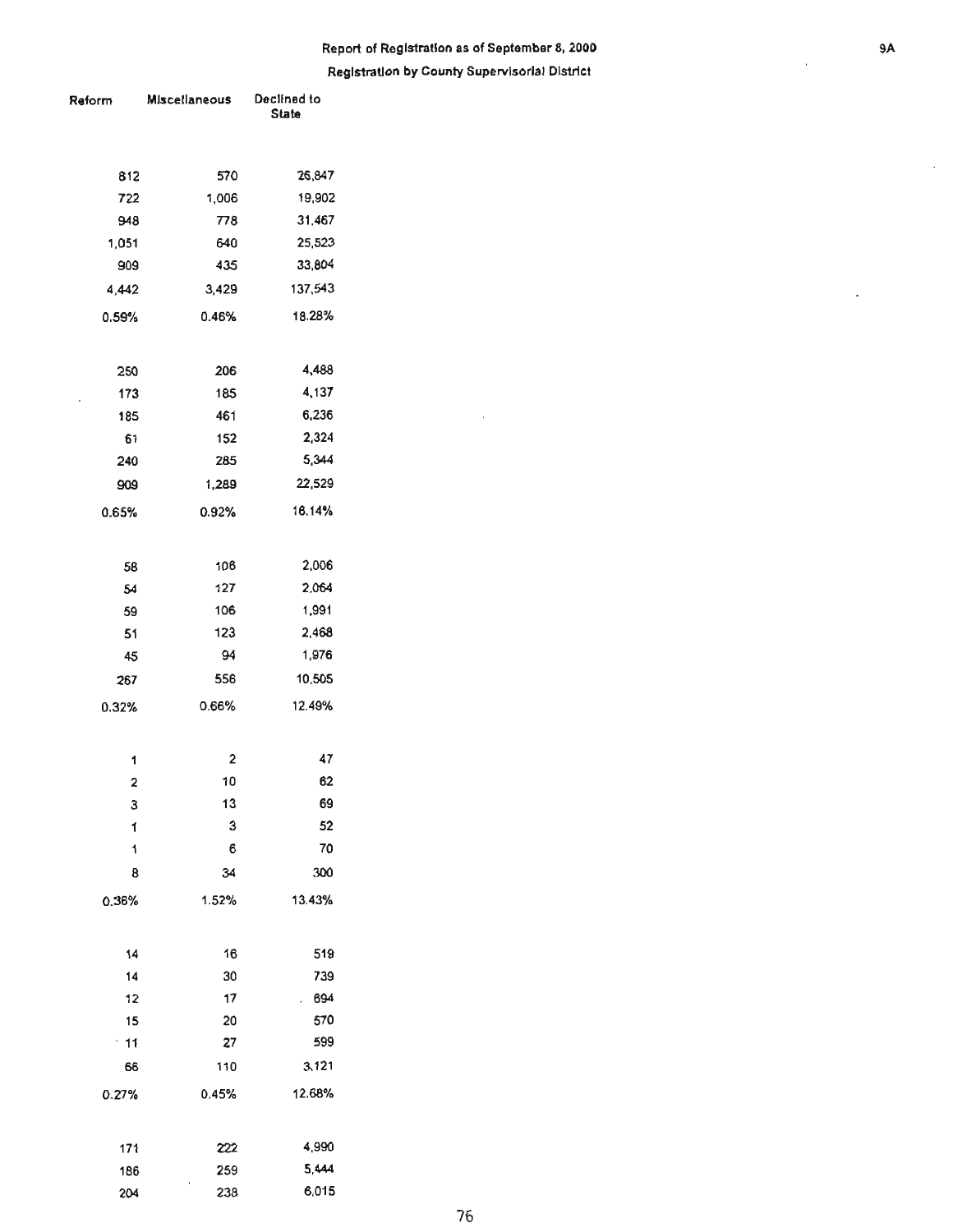# 10 **Report of Registration as of September S, 2000**

|                          | registration by Gounty Gaper vice. An |            |            |                         |       |             |                |
|--------------------------|---------------------------------------|------------|------------|-------------------------|-------|-------------|----------------|
|                          | Total<br>Registered                   | Democratic | Republican | American<br>Independent | Green | Libertarian | Natural Law    |
| Solano                   |                                       |            |            |                         |       |             |                |
| County Supervisorial 004 | 35,346                                | 15,994     | 12,373     | 834                     | 151   | 173         | 38             |
| County Supervisorial 005 | 42,330                                | 18,852     | 14,926     | 1,016                   | 159   | 220         | 15             |
| <b>County Total</b>      | 188,361                               | 97,122     | 54,562     | 4,055                   | 861   | 893         | 214            |
| Percent                  |                                       | 51.56%     | 28.97%     | 2.15%                   | 0.46% | 0.47%       | 0.11%          |
| Sonoma                   |                                       |            | $\cdot$    |                         |       |             |                |
| County Supervisorial 001 | 51,923                                | 24,878     | 17,937     | 905                     | 849   | 342         | 44             |
| County Supervisorial 002 | 48,457                                | 24,561     | 13,833     | 965                     | 1,062 | 374         | 37             |
| County Supervisorial 003 | 44,805                                | 23,176     | 12,437     | 917                     | 1,009 | 308         | 64             |
| County Supervisorial 004 | 48,276                                | 23,682     | 15,574     | 1,004                   | 719   | 334         | 59             |
| County Supervisorial 005 | 47,194                                | 25,964     | 10,885     | 814                     | 1,935 | 395         | 103            |
| County Total             | 240,655                               | 122,261    | 70.666     | 4.605                   | 5,574 | 1,753       | 307            |
| Percent                  |                                       | 50.80%     | 29.36%     | 1.91%                   | 2.32% | 0.73%       | 0.13%          |
| Stanislaus               |                                       |            |            |                         |       |             |                |
| County Supervisorial 001 | 45,626                                | 19,413     | 18,984     | 1,148                   | 105   | 199         | 28             |
| County Supervisorial 002 | 40,696                                | 18,083     | 16,860     | 876                     | 113   | 163         | 31             |
| County Supervisorial 003 | 37,091                                | 16,216     | 15,120     | 864                     | 93    | 161         | 48             |
| County Supervisorial 004 | 38,891                                | 16,962     | 16,248     | 859                     | 154   | 197         | 21             |
| County Supervisorial 005 | 32,573                                | 16,766     | 10,896     | 811                     | 58    | 194         | 27             |
| <b>County Total</b>      | 194,877                               | 87,440     | 78,108     | 4,558                   | 523   | 914         | 155            |
| Percent                  |                                       | 44.87%     | 40.08%     | 2.34%                   | 0.27% | 0.47%       | 0.08%          |
| <b>Sutter</b>            |                                       |            |            |                         |       |             |                |
| County Supervisorial 001 | 6,224                                 | 2,574      | 2,715      | 160                     | 12    | 29          | $\overline{2}$ |
| County Supervisorial 002 | 4,742                                 | 1,957      | 1,912      | 128                     | 17    | 51          | 5              |
| County Supervisorial 003 | 8,539                                 | 2,876      | 4,425      | 186                     | 22    | 39          | 1              |
| County Supervisorial 004 | 8,935                                 | 2,958      | 4,649      | 218                     | 21    | 33          | 4              |
| County Supervisorial 005 | 8,108                                 | 2,691      | 4,229      | 166                     | 16    | 46          | 5              |
| <b>County Total</b>      | 36,548                                | 13,056     | 17,930     | 858                     | 88    | 198         | 17             |
| Percent                  |                                       | 35.72%     | 49.06%     | 2.35%                   | 0.24% | 0.54%       | 0.05%          |
| Tehama                   |                                       |            |            |                         |       |             |                |
| County Supervisorial 001 | 6,087                                 | 2,316      | 2,766      | 176                     | 17    | 41          | 2              |
| County Supervisorial 002 | 5,053                                 | 2,134      | 2,063      | 215                     | 14    | 56          | 3              |
| County Supervisorial 003 | 5,275                                 | 2,059      | 2,390      | 178                     | 16    | 46          | 3              |
| County Supervisorial 004 | 4,708                                 | 1,924      | 1,949      | 190                     | 13    | 33          | 1.             |
| County Supervisorial 005 | 5,303                                 | 2,220      | 2,167      | 192                     | 15    | 25          | 2              |
| <b>County Total</b>      | 26,426                                | 10,653     | 11,335     | 951                     | 75    | 201         | 11             |
| Percent                  |                                       | 40.31%     | 42.89%     | 3.60%                   | 0.28% | 0.76%       | 0.04%          |
| Trinity                  |                                       |            |            |                         |       |             |                |
| County Supervisorial 001 | 1,640                                 | 668        | 700        | 49                      | 13    | 13          | 1.             |
| County Supervisorial 002 | 1,811                                 | 645        | 788        | 65                      | 24    | 16          | 4              |
| County Supervisorial 003 | 1,319                                 | 545        | 504        | 47                      | 18    | 15          | 1              |
| County Supervisorial 004 | 1,526                                 | 661        | 542        | 43                      | 22    | 18          | 2              |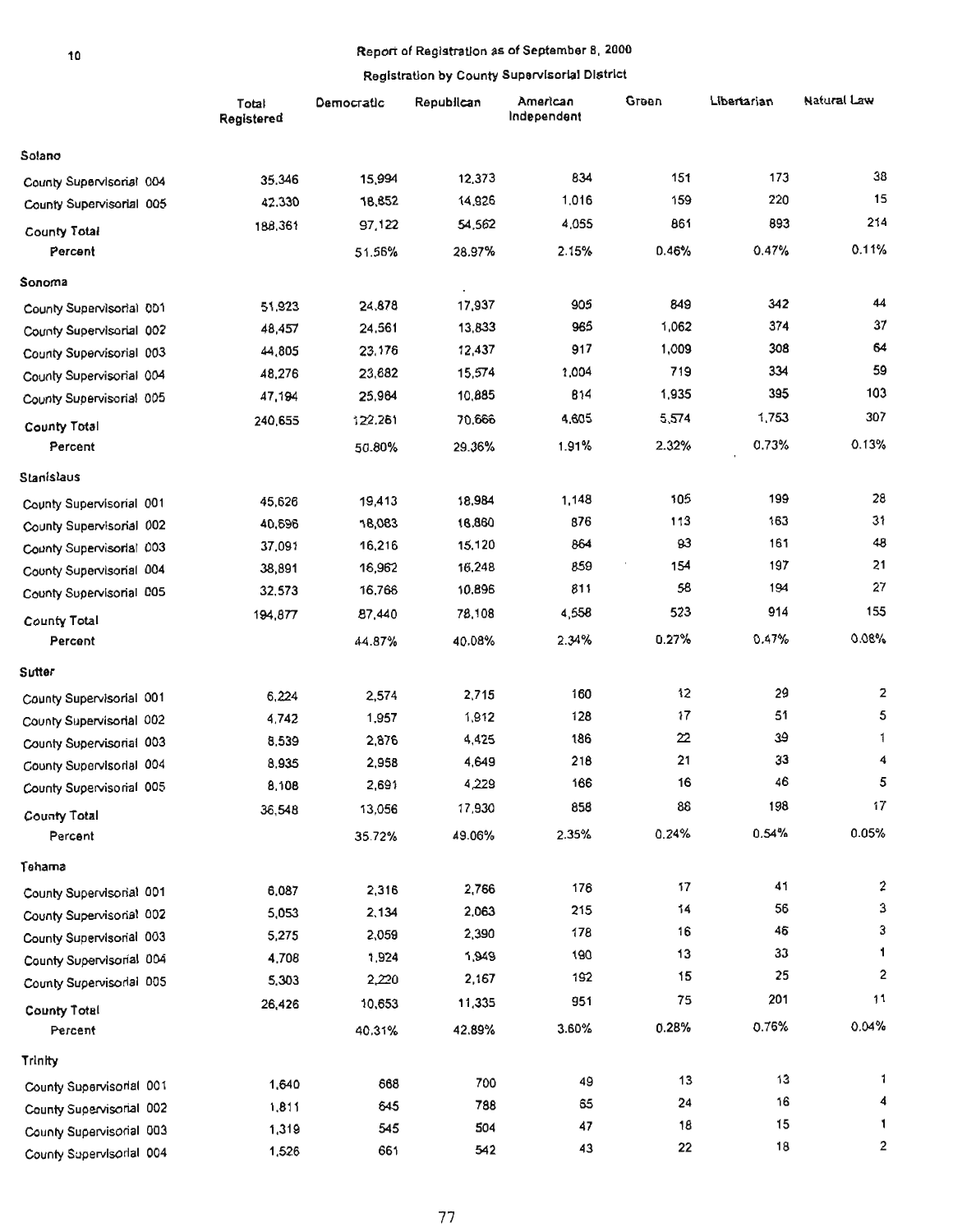# **Report of Registration as of September 8, 2000** 10.

#### **Registration by County Supervisorial District**

 $\hat{\mathcal{A}}$ 

 $\ddot{\phantom{a}}$ 

| Reform | Miscellaneous  | Declined to<br>State |  |  |
|--------|----------------|----------------------|--|--|
| 130    | 193            | 5,460                |  |  |
| 172    | 248            | 8,722                |  |  |
| 863    | 1,160          | 28,631               |  |  |
| 0.46%  | 0.62%          | 15.20%               |  |  |
| 269    | 413            | 6,286                |  |  |
| 272    | 421            | 6,932                |  |  |
| 259    | 438            | 6,197                |  |  |
| 216    | 382            | 6,306                |  |  |
| 300    | 506            | 6,292                |  |  |
| 1,316  | 2,160          | 32,013               |  |  |
| 0.55%  | 0.90%          | 13.30%               |  |  |
| 262    | 423            | 5,064                |  |  |
| 131    | 395            | 4,044                |  |  |
| 218    | 371            | 4,000                |  |  |
| 246    | 370            | 3,834                |  |  |
| 133    | 339<br>$\cdot$ | 3,349                |  |  |
| 990    | 1,898          | 20,291               |  |  |
| 0.51%  | 0.97%          | 10,41%               |  |  |
| 6      | 239            | 487                  |  |  |
| 12     | 219            | 441                  |  |  |
| 15     | 266            | 709                  |  |  |
| 22     | 298            | 732                  |  |  |
| 17     | 236            | 702                  |  |  |
| 72     | 1,258          | 3,071                |  |  |
| 0.20%  | 3.44%          | 8.40%                |  |  |
| 17     | 53             | 699                  |  |  |
| 13     | 56             | 499                  |  |  |
| 16     | 51             | 516                  |  |  |
| 11     | 46             | 541                  |  |  |
| 26     | 57             | 599                  |  |  |
| 83     | 263            | 2,854                |  |  |
| 0.31%  | 1.00%          | 10.80%               |  |  |
| 7      | 30             | 159                  |  |  |
| 7      | 26             | 236                  |  |  |
| 4      | 23             | 162                  |  |  |
| 8      | 44             | 186                  |  |  |

 $\mathbf{r}$ 

 $\bar{z}$ 

 $\bar{\epsilon}$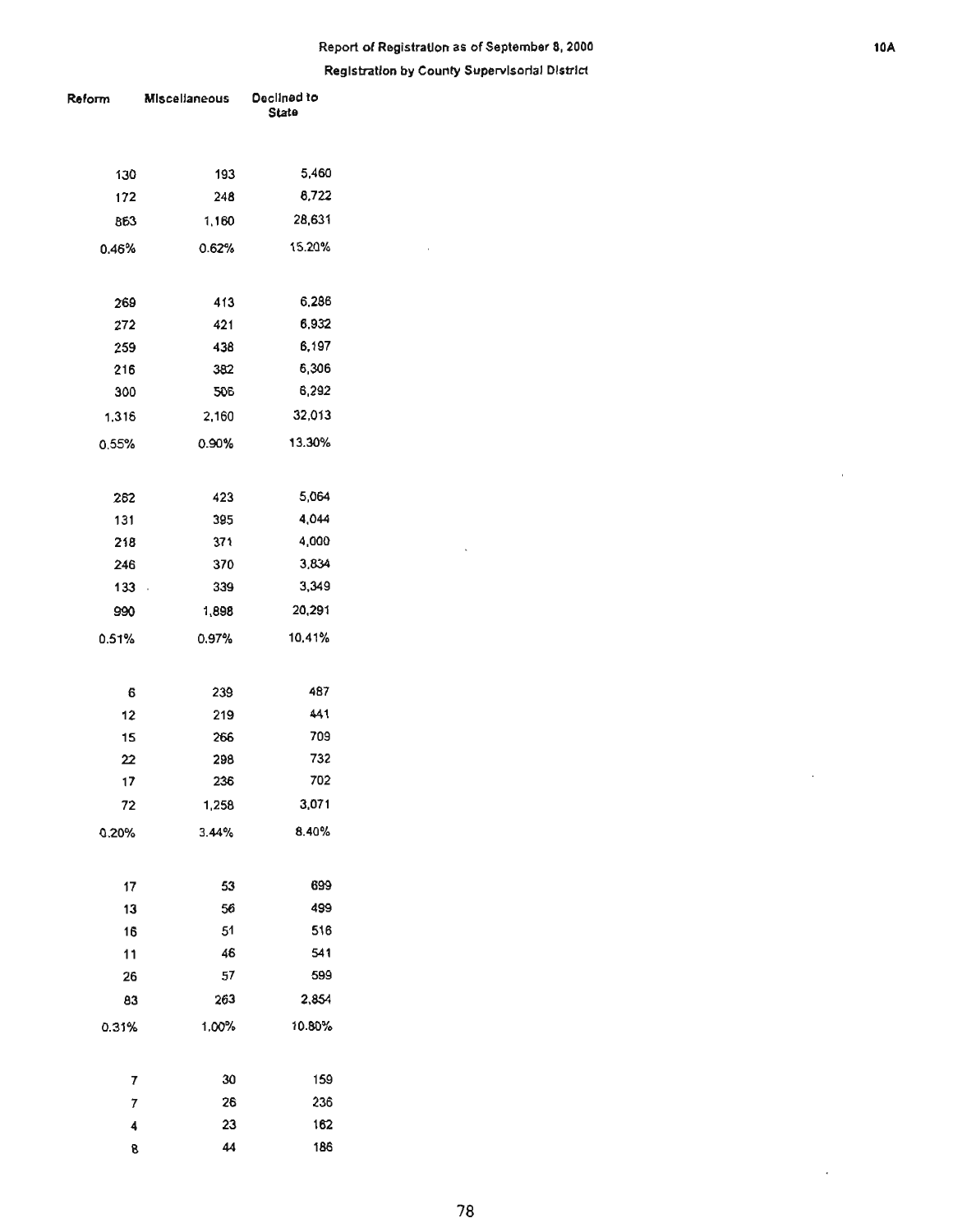# 11 **1 Report of Registration as of September 8, 2000**

|                          | Total<br>Registered | Democratic | Republican | American<br>Independent | Green | Libertarian | Natural Law             |
|--------------------------|---------------------|------------|------------|-------------------------|-------|-------------|-------------------------|
| <b>Trinity</b>           |                     |            |            |                         |       |             |                         |
| County Supervisorial 005 | 1,350               | 585        | 448        | 44                      | 36    | 28          | 1                       |
| County Total             | 7,646               | 3,104      | 2,982      | 248                     | 113   | 90          | 9                       |
| Percent                  |                     | 40.60%     | 39.00%     | 3.24%                   | 1.48% | 1.18%       | 0.12%                   |
| Tulare                   |                     |            |            |                         |       |             |                         |
| County Supervisorial 001 | 28,378              | 10.088     | 13,859     | 728                     | 98    | 112         | 33                      |
| County Supervisorial 002 | 22,792              | 10,432     | 9,080      | 538                     | 38    | 66          | 28                      |
| County Supervisorial 003 | 30,953              | 10,308     | 15,944     | 683                     | 96    | 142         | 46                      |
| County Supervisorial 004 | 18,485              | 8,307      | 7,562      | 349                     | 31    | 62          | 30                      |
| County Supervisorial 005 | 23,602              | 9,525      | 10,405     | 716                     | 57    | 115         | 30                      |
| <b>County Total</b>      | 124,210             | 48,660     | 56,850     | 3,014                   | 320   | 497         | 167                     |
| Percent                  |                     | 39.18%     | 45.77%     | 2.43%                   | 0.26% | 0.40%       | 0.13%                   |
| Tuolumne                 |                     |            |            |                         |       |             |                         |
| County Supervisorial 001 | 5,734               | 2,504      | 2,284      | 133                     | 64    | 36          | 8                       |
| County Supervisorial 002 | 5,468               | 2,178      | 2,400      | 173                     | 38    | 32          | $\overline{2}$          |
| County Supervisorial 003 | 6,047               | 2,410      | 2,675      | 146                     | 39    | 36          | 2                       |
| County Supervisorial 004 | 6,611               | 2,638      | 2,989      | 149                     | 37    | 37          | 4                       |
| County Supervisorial 005 | 6,411               | 2,797      | 2,585      | 181                     | 38    | 39          | 9                       |
| County Total             | 30,271              | 12,527     | 12,933     | 782                     | 216   | 180         | 25                      |
| Percent                  |                     | 41.38%     | 42.72%     | 2.58%                   | 0.71% | 0.59%       | 0.08%                   |
| Ventura                  |                     |            |            |                         |       |             |                         |
| County Supervisorial 001 | 81,383              | 33,055     | 31,486     | 1.994                   | 1,178 | 603         | 261                     |
| County Supervisorial 002 | 83,825              | 28,883     | 38,574     | 1,743                   | 449   | 512         | 173                     |
| County Supervisorial 003 | 78.112              | 29,271     | 35,023     | 1,675                   | 443   | 442         | 206                     |
| County Supervisorial 004 | 80.949              | 25,533     | 39,592     | 2,058                   | 367   | 519         | 186                     |
| County Supervisorial 005 | 52,733              | 28,874     | 13,411     | 1,240                   | 234   | 260         | 245                     |
| <b>County Total</b>      | 377,002             | 145,616    | 158,086    | 8,710                   | 2,671 | 2,336       | 1,071                   |
| Percent                  |                     | 38.62%     | 41.93%     | 2.31%                   | 0.71% | 0.62%       | 0.28%                   |
| Yolo                     |                     |            |            |                         |       |             |                         |
| County Supervisorial 001 | 13,380              | 7,235      | 3,610      | 344                     | 87    | 68          | 28                      |
| County Supervisorial 002 | 15,377              | 8,322      | 3,255      | 228                     | 538   | 101         | 22                      |
| County Supervisorial 003 | 12,446              | 5,963      | 4,338      | 278                     | 104   | 66          | 17                      |
| County Supervisorial 004 | 22,942              | 11,660     | 6,087      | 360                     | 575   | 127         | 35                      |
| County Supervisorial 005 | 14,726              | 6,496      | 5,804      | 341                     | 94    | 77          | 8                       |
| <b>County Total</b>      | 78,871              | 39,676     | 23,094     | 1,551                   | 1,398 | 439         | 110                     |
| Percent                  |                     | 50.30%     | 29.28%     | 1.97%                   | 1.77% | 0.56%       | 0.14%                   |
| Yuba                     |                     |            |            |                         |       |             |                         |
| County Supervisorial 001 | 3,647               | 1,571      | 1,295      | 155                     | 11    | 20          | $\overline{\mathbf{2}}$ |
| County Supervisorial 002 | 5,178               | 2,231      | 2,084      | 154                     | 20    | 31          | 6                       |
| County Supervisorial 003 | 5,080               | 2,426      | 1,663      | 210                     | 10    | 28          | 6                       |
| County Supervisorial 004 | 2,690               | 902        | 1,294      | 85                      | 11    | 14          | 2                       |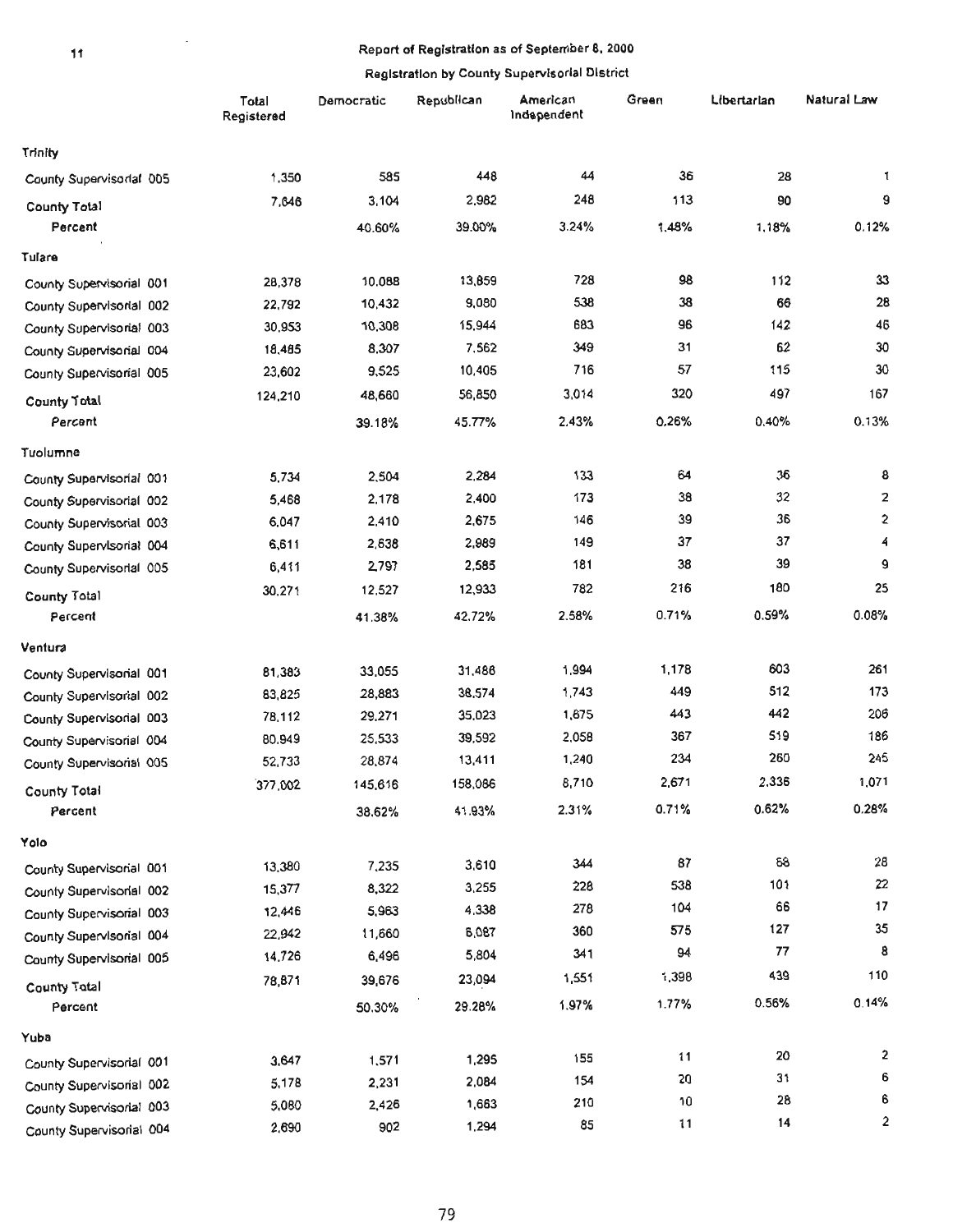# **Report of Registration as of September 8,** *2000*  **Registration by County Supervisorial District** "'

÷.

<span id="page-21-0"></span>

| Reform | Miscellaneous | Decilned to<br><b>State</b> |  |  |
|--------|---------------|-----------------------------|--|--|
| 1      | 34            | 173                         |  |  |
| 27     | 157           | 916                         |  |  |
| 0.35%  | 2.05%         | 11.98%                      |  |  |
| 76     | 121           | 3,263                       |  |  |
| 54     | 104           | 2,452                       |  |  |
| 63     | 99            | 3,572                       |  |  |
| 45     | 97            | 2,002                       |  |  |
| 85     | 139           | 2,530                       |  |  |
| 323    | 560           | 13,819                      |  |  |
| 0.26%  | 0.45%         | 11.13%                      |  |  |
| 45     | 22            | 638                         |  |  |
| 39     | 30            | 576                         |  |  |
| 50     | 21            | 668                         |  |  |
| 57     | 30            | 670                         |  |  |
| 50     | 30            | 682                         |  |  |
| 241    | 133           | 3,234                       |  |  |
| 0.80%  | 0.44%         | 10.68%                      |  |  |
| 649    | 834           | 11,323                      |  |  |
| 619    | 766           | 12,106                      |  |  |
| 479    | 687           | 9,886                       |  |  |
| 398    | 743           | 11,553                      |  |  |
| 244    | 677           | 7,548                       |  |  |
| 2,389  | 3,707         | 52,416                      |  |  |
| 0.63%  | 0.98%         | 13.90%                      |  |  |
| 124    | 143           | 1,741                       |  |  |
| 29     | 172           | 2,710                       |  |  |
| 44     | 146           | 1,490                       |  |  |
| 47     | 228           | 3,823                       |  |  |
| 36     | 148           | 1,722                       |  |  |
| 280    | 837           | 11,486                      |  |  |
| 0.36%  | 1.06%         | 14.56%                      |  |  |
| 6      | 22            | 565                         |  |  |
| 10     | 20            | 622                         |  |  |
| 13     | 42            | 682                         |  |  |
| 4      | 10            | 368                         |  |  |

i,

 $\cdot$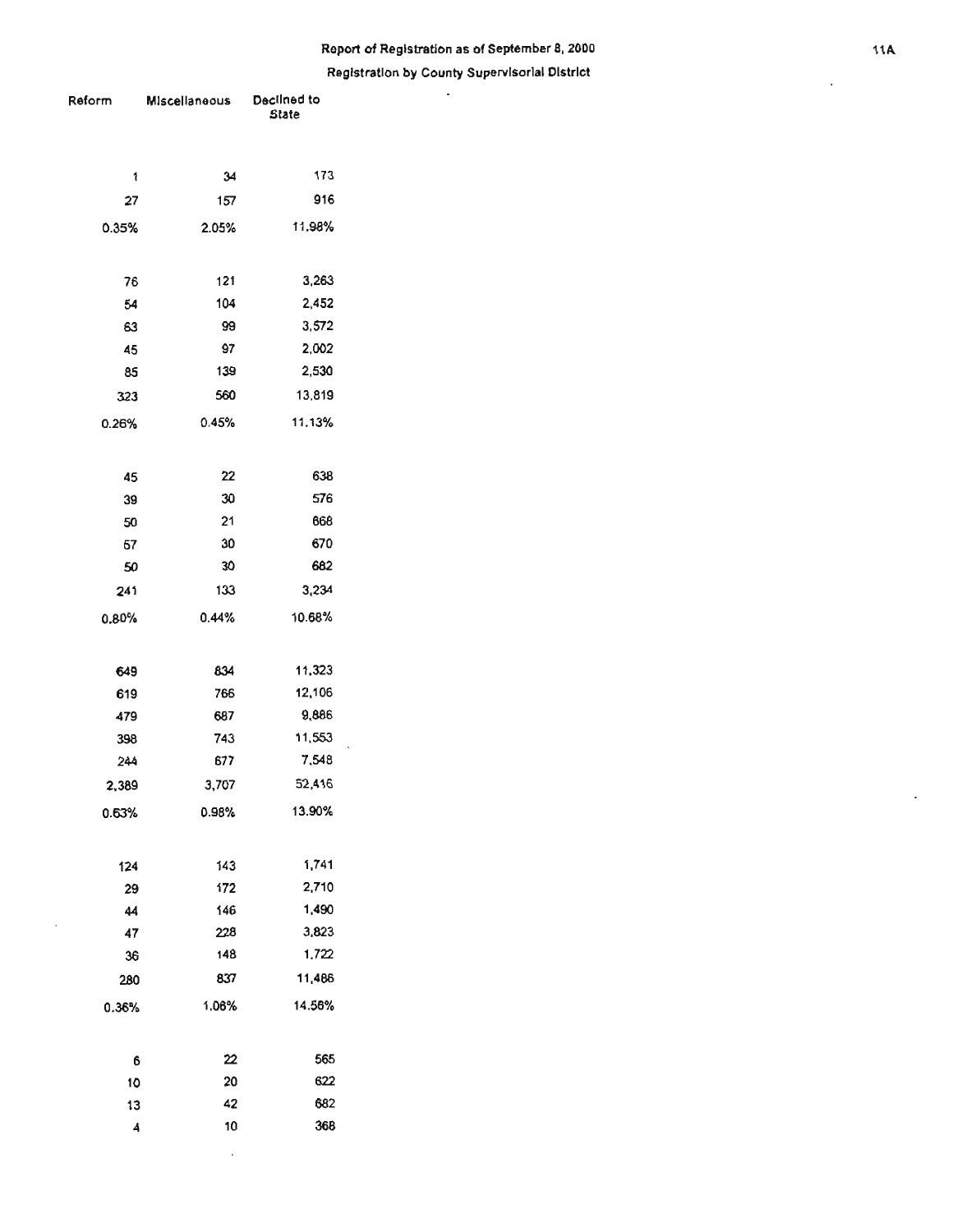# 12 Report of Registration as of September 8, 2000

#### Registration by County Supervisorial District

 $\sim$ 

|                          | Total<br>Registered | Democratic | Republican | American<br>Independent | Green   | <b>Libertarian</b> | Natural Law |
|--------------------------|---------------------|------------|------------|-------------------------|---------|--------------------|-------------|
| Yuba                     |                     |            |            |                         |         |                    |             |
| County Supervisorial 005 | 7.726               | 2,697      | 3,546      | 260                     | 48      | 67                 | 6           |
| County Total             | 24,321              | 9,827      | 9,882      | 864                     | 100     | 160                | 22          |
| Percent                  |                     | 40.41%     | 40.63%     | 3.55%                   | 0.41%   | 0.66%              | 0.09%       |
| <b>State Total</b>       | 15, 126, 262        | 6.887.954  | 5,287,090  | 311.627                 | 121.595 | 91,472             | 59,059      |
| Percent                  |                     | 45.54%     | 34.95%     | 2.06%                   | 0.80%   | 0.60%              | 0.39%       |

 $\overline{\phantom{a}}$ 

 $\sim$ 

 $\bar{z}$